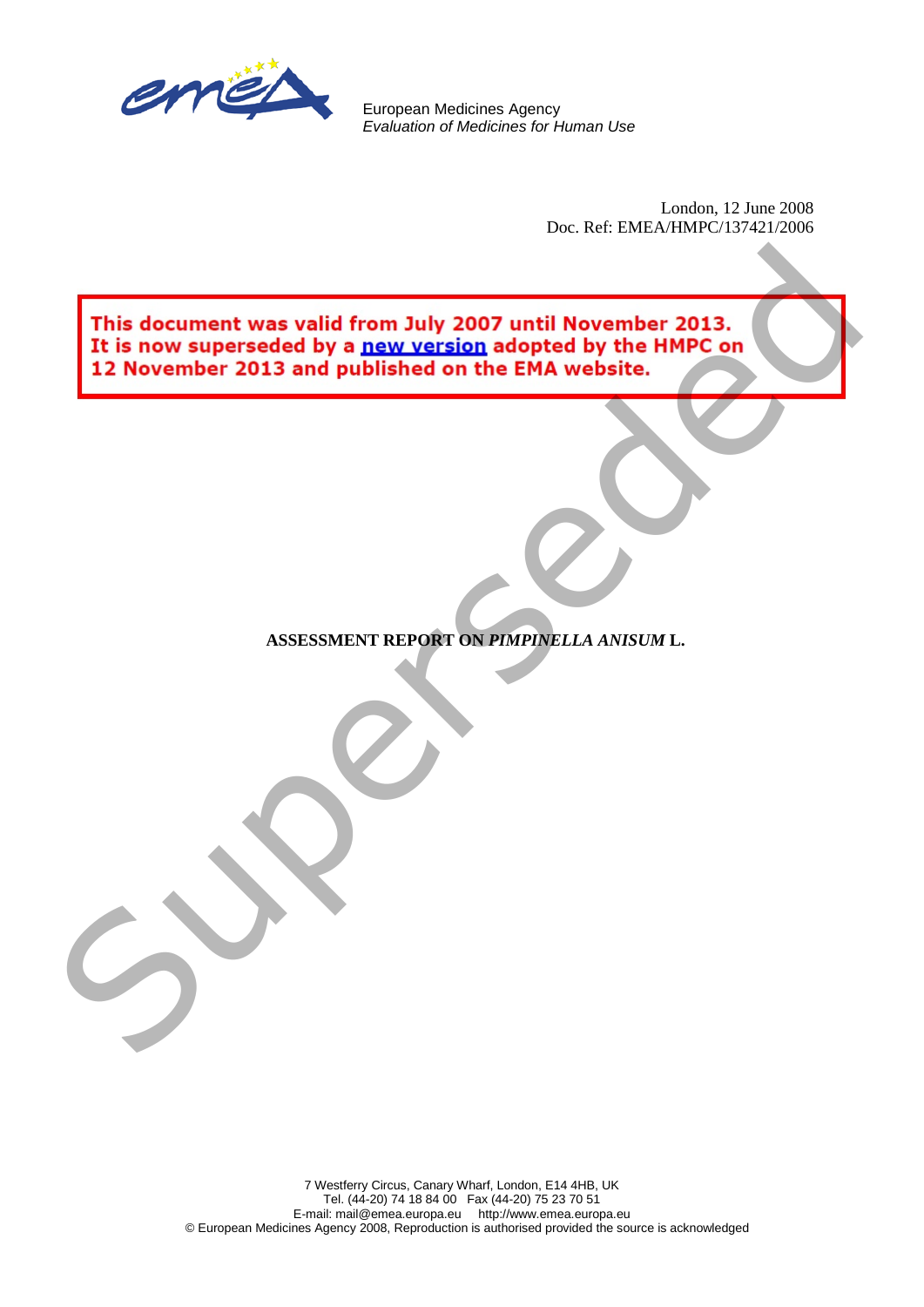# **Assessment Report** *PIMPINELLA ANISUM* **L. (Aniseed and Anise oil)**

| <b>Herbal Substance</b>    | Pimpinella anisum L., fructus (aniseed)                   |                |
|----------------------------|-----------------------------------------------------------|----------------|
| <b>Botanical synonyms</b>  | <b>Anisum vulgare Gaertn</b><br>Pimpinella aromatica Bleb |                |
| <b>Common names</b>        | Anise, Sweet cumin                                        | <b>English</b> |
|                            | Anis vert, Petit anis                                     | <b>French</b>  |
|                            | Anis d'Europe                                             | French         |
|                            | <b>Anis</b>                                               | <b>German</b>  |
|                            | Süsser Kümmel,                                            | <b>German</b>  |
|                            | Anice (Anice verde, Anice vero)                           | <b>Italian</b> |
|                            | Anis verde                                                | <b>Spanish</b> |
|                            | <b>Hierba dulce</b>                                       | <b>Spanish</b> |
|                            | Matafaluga                                                | <b>Spanish</b> |
| <b>Herbal Preparations</b> | Dried aniseed, comminuted or crushed                      |                |
|                            | <b>Essential oil</b>                                      |                |
|                            |                                                           |                |
|                            |                                                           |                |
| <b>Pharmaceutical form</b> | Herbal substance or herbal preparations in solid          |                |
|                            | or liquid dosage forms or as a herbal tea for oral        |                |
|                            | use                                                       |                |
|                            |                                                           |                |
|                            |                                                           |                |
| <b>Rapporteurs</b>         | Prof. Vittorio Silano                                     |                |
|                            | Dr. Marisa Delbò                                          |                |
|                            |                                                           |                |
|                            |                                                           |                |
|                            |                                                           |                |
|                            |                                                           |                |
|                            |                                                           |                |
|                            |                                                           |                |
|                            |                                                           |                |
|                            |                                                           |                |
|                            |                                                           |                |
|                            |                                                           |                |
|                            |                                                           |                |
|                            |                                                           |                |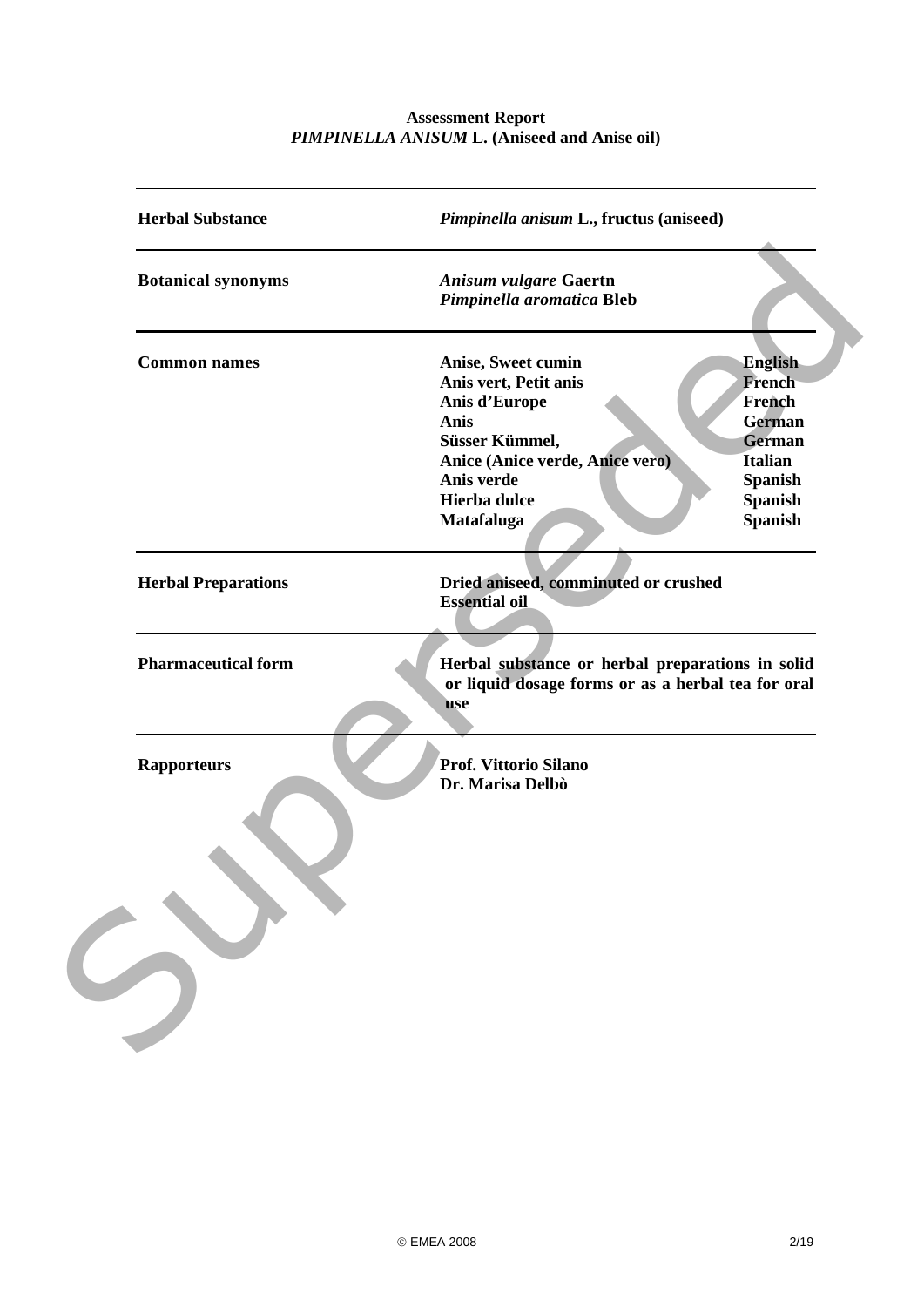# **TABLE OF CONTENTS**

|                     |                                                                    | Page           |
|---------------------|--------------------------------------------------------------------|----------------|
| I.                  | Introduction                                                       |                |
| II.                 | <b>Clinical Pharmacology</b>                                       | 5              |
| II.1.               | Phyto-chemical characterization                                    | 5              |
| II.2.               | Absorption, metabolism and excretion                               | 6              |
| II.3.               | Pharmacodynamics                                                   | 6              |
| II.3.1.             | <b>Mode of action</b>                                              | 6              |
|                     | • Spasmolytic effect on contracted smooth muscles                  | 6              |
|                     | • Secretolytic and expectorant effects                             | 7              |
|                     | • Estrogenic and anti-estrogenic effects                           | 8              |
|                     | • Antimicrobial effect                                             | 8              |
|                     | • Anti-tumour effect                                               | 9              |
|                     | • Local anaesthetic activity                                       | $\overline{9}$ |
|                     | • Sedative effect                                                  | 9              |
|                     | $\bullet$ Other effects                                            | 10             |
| Ш.                  | <b>Clinical efficacy</b>                                           | 10             |
| <b>III.1.</b>       | <b>Preparations marketed in Europe</b>                             | 10             |
| III.2.              | Posology, duration of use, method of administration                | 11             |
| <b>III.3.</b>       | <b>Clinical studies</b>                                            | 12             |
| <b>III.4.</b>       | <b>Clinical studies in special populations</b>                     | 12             |
| III.5.              | <b>Traditional use</b>                                             | 12             |
| IV.<br><b>IV.1.</b> | <b>Safety</b>                                                      | 13<br>13       |
|                     | Genotoxic and carcinogenic risk<br><b>IV.1.1. Preclinical data</b> | 13             |
|                     | • Mutagenicity and carcinogenicity                                 | 13             |
|                     | • Aniseed extracts                                                 | 13             |
|                     | $\bullet$ Anethole                                                 | 13             |
|                     | $\bullet$ Estragole                                                | 14             |
|                     | $\bullet$ Conclusion                                               | 15             |
|                     | <b>IV.1.2.</b> Clinical data                                       | 15             |
|                     | IV.1.3. Conclusion                                                 | 15             |
|                     | Antitumour activity of anethole                                    | 15             |
|                     | Antioxydant activity                                               | 16             |
| <b>IV.2.</b>        | <b>Toxicity</b>                                                    | 16             |
|                     | IV.2.1. Acute toxicity                                             | 16             |
|                     | <b>IV.2.2.</b> Subchronic toxicity                                 | 16             |
|                     | <b>IV.2.3. Reproductive toxicity</b>                               | 17             |
| <b>IV.3.</b>        | <b>Contraindications</b>                                           | 17             |
| <b>IV.4.</b>        | Special warnings and precautions for use                           | 17             |
| IV.5                | <b>Undesirable effects</b>                                         | 17             |
| <b>IV.6.</b>        | <b>Interactions</b>                                                | 18             |
| IV.7.               | <b>Overdose</b>                                                    | 18             |
|                     | <b>V. Overall Conclusion</b>                                       | 18             |
|                     | Community herbal monographs                                        | Annex          |
|                     | Community list entry                                               | Annex          |
| References          |                                                                    | Annex          |
|                     |                                                                    |                |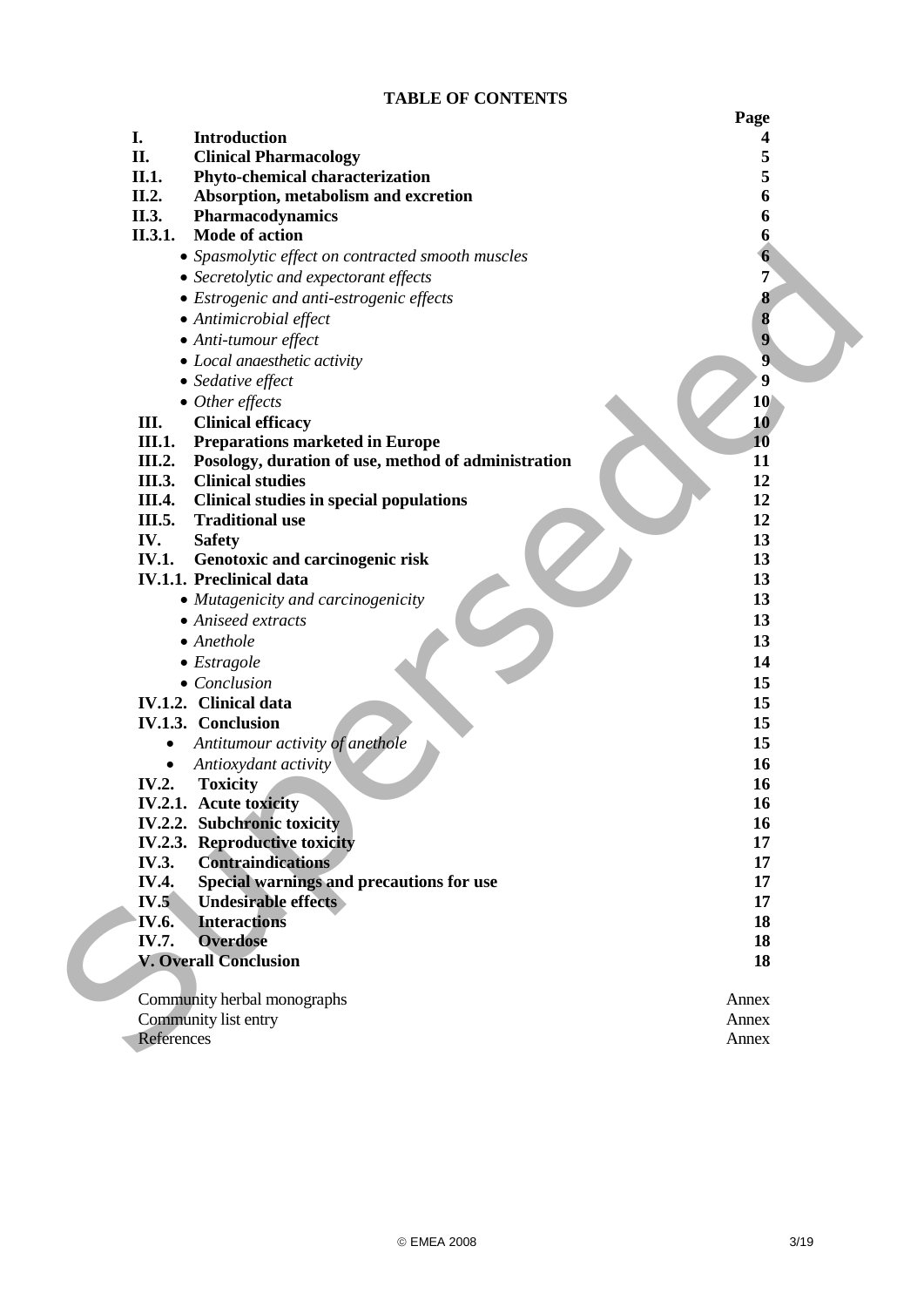# **I. INTRODUCTION**

This assessment report reviews the available scientific data for aniseed (*Pimpinella anisum* L.) fruit and oil. Aniseed belongs to the *Apiaceae* (Umbelliferae) botanical family. The material of interest for medicinal use is the fruit (i.e. whole cremocarp). This herbal substance is administered, after crushing, in solid or liquid dosages. The essential oil obtained by steam distillation from the dry ripe fruits is also used.

In preparing this report, a number of data sources were reviewed. The main ones are as follows:

- The ESCOP monographs published in 2003.
- The results of a literature search carried out in mid 2005 by the Italian National Institute of Health in Pubmed.
- The results of a data search carried out in mid 2005 by the Italian National Institute of Health in several electronic archives (i.e. Napralert, Caplus, Dart, Toxcenter, Embase and Medline.
- The bibliographic references made available by the Association of the European Self-Medication Industry (AESGP) at the end of 2005.
- The European Pharmacopoeia  $(5<sup>th</sup>$  edition) monographs published on aniseed fruit (Anisi fructus) and anise oil (Anisi aetheroleum)
- The Council of Europe monograph on *Pimpinella anisum* as a cosmetic ingredient (Patri and Silano 2002);
- The monograph on *Pimpinella anisum* published in Teuscher et al (2005)*.*
- The results of a data search carried out at the end of 2005 on Thomson Micromedex (including Martindale, Drugdex, Posindex, Altmedex, Reprotox, Herbal Medicines: A Guide for Health-Care Professionals).
- The results of a data search carried out at the end of 2005 on phytovigilance data banks available on internet (i.e. www/farmacovigilanza.org; (www.epicentro.iss.it/focus/erbe/sorv\_piante\_officinali.htm).
- The result of the update in literature search carried out in Pubmed until the end of June 2007 by the Department of Clinical and Experimental Medicine and Pharmacology of Messina University.

Crushed aniseed fruits are traditionally used as infusions (see section III.4 Traditional use) for the treatment of a variety of symptoms including:

- Dyspeptic complaints, a broad range of adverse symptoms including, spasmodic ailments involving altered functional motility of local smooth muscles induced by anomalous hormonal secretions, *Helicobacter* infections, stress and psychological disturbances and other idiopathic causes; In preparing this report, a number of data sources were reviewed. The main ones are as follows:<br>
The ESODP monopolis political in and 2003 by the Italian National Institute of<br>
The results of a literature search carried o
	- Bloating and flatulence, symptoms associated with an altered composition of intestinal flora mainly caused by food born infections or physiological alterations causing a slowing down of the intestinal content transit;
		- Catarrh, an excessive secretion of epithelial cells due to respiratory tract infections generally also inducing prostaglandin-mediated bronchoconstriction; this secrection, cleared by pneumocyte cilia, consists mainly of flaked away epithelial cells, micro-organisms and mononuclear cells.

These uses are substantiated mainly by empirical data deriving from investigations on the phytochemical constituents and their pharmacology, while no clinical data are available.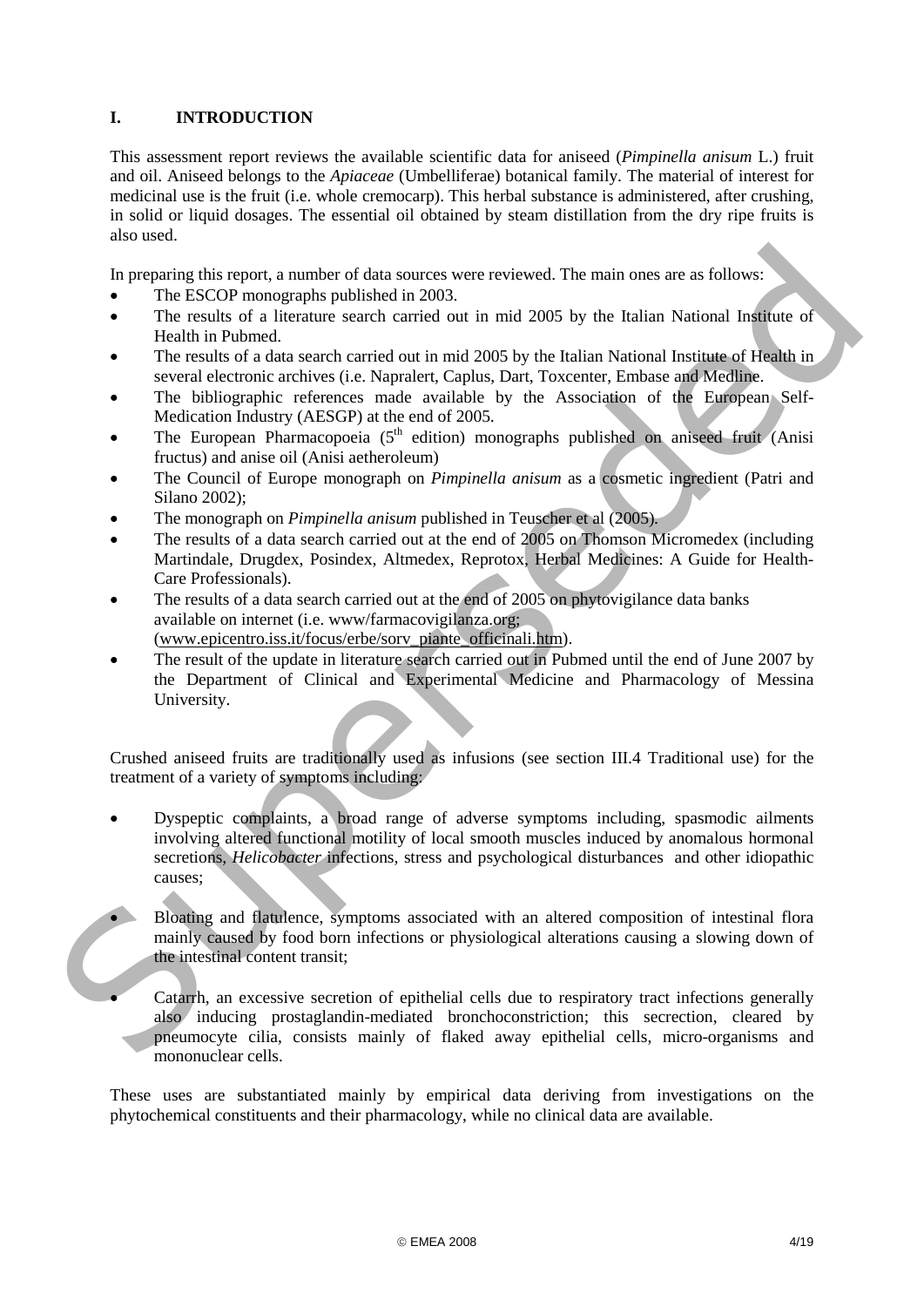### **II. CLINICAL PHARMACOLOGY**

### **II.1. Phyto-chemical characterization**

Aniseed is characterized by a content of essential oil not lower than 20 ml per kg anhydrous fruit (Ph Eur  $5<sup>th</sup>$  Edition).

The essential oil is obtained by steam distillation of crushed fruits and varies between 1.5% and 6% v/w and contains mainly trans-anethole (80-95%) (Hänsel et al, 1994; Schultze et al, 1987). In contrast to the essential oil of fennel, anise oil does not contain appreciable amounts of fenchone and also contains much smaller amounts of estragole, cis-anethole, p-anisaldehyde and pseudoisoeugenyl-2-methylbutyrate (Hänsel et al., 1994; Schultze et al., 1987). Anise oil contains sesquiterpene and monoterpene hydrocarbons (Kubeczka et al., 1978 Schultze et al., 1987; Burkhardt G et al., 1986) with a variety of other compounds including linalool and beta-farnesene (for some examples see Table 1). The quality of anise oil depends upon the absence anethole oxidized forms such as anisaldehyde, aniseketone and anisic acid. Aniseed stored in different conditions was evaluated for deterioration in terms of trans-anethole, anisaldehyde and other compositional characteristics by Guneyli and Kacarcali (2002); changes over 1 year were relatively minor and deterioration was observed only in seeds that were in contact with the air and with high relative humidity. Vs and countine mainly trans-are<br>tologe section of the simulation and show the section of the simulation<br>of the section of the simulation of the simulation of the simulation<br>of the simulation of the simulation of the simu

Yield and quality of the oil obtained by supercritical fluid extraction and steam distillation were compared by Ondarza and Sanchez, 1990; Moyler, 1994). When extracted by means of supercritical fluid extraction using carbon dioxide at 30°C and pressure between 80 and 180 bar, the total amount of extractable substances varied from 3.13 to 10.67%. The major compounds identified were anethole (about 90%), gamma-himachalene (2-4%), p-anisaldehyde (<1%), estragole (0.9-1.9%, *cis*-pseudoisoeugenyl 2-methylbutyrate and *trans*- pseudoisoeugenyl 2-methylbutyrate (Rodrigues et al., 2003).

Other constituents include flavonol glycosides (El-Moghazi et al., 1979; Kunzemann and Herrmann, 1977), phenolic acid (Schulz and Herrmann, 1980; El-Wakeil et al., 1986), a phenolic glucoside (Dirks and Herrmann, 1984a; Dirks and Herrmann, 1984b), furocoumarins, mainly bergaptene (Ceska et al., 1987; Kartnig and Scholz, 1969), hydroxycoumarins, mainly umbelliferone (Hänsel et al,. 1994) and fixed oil (Kartnig and Scholz, 1969) and lipids, mainly constituted of petroselinic acid (Van Loon, 1973).

Twelve new and 5 known glucosides of phenyl-propanoids,including 4 stereoisomers of anethole glycol 2'-O-beta-D-glucopyranoside and 4 stereoisomers of l'-(4-hydroxyphenyl)propane-1',2'-diol 2'-O-beta-glucopyranoside were extracted from the water-soluble portion of the methanolic extract of aniseed together with anethole glycols and guaiacyl glycerol (Ishikawa et al, 2002a and 2002b).

The isolation and characterization of eight 2-C-methyl-D-erythritol glycosides and of twelve phenylpropanoid glucosides from the water-soluble portion of aniseed have been carried out by Kitajima et al (2003). Four aromatic glucosides, an alkyl glucoside and a glucide were isolated together with 24 known compounds by Fujimatu et al (2003).

| distribution if one and it declas $(\pm)$ ( $(\pm \pm)$ ) ( $\pm \pm \pm$ ) |                |  |
|-----------------------------------------------------------------------------|----------------|--|
|                                                                             |                |  |
| Compound                                                                    | <b>Aniseed</b> |  |
| Trans-anethole                                                              | 76.7-93.0%     |  |
| Estragole                                                                   | $0.5 - 6.1\%$  |  |
| Anisaldehyde                                                                | $0.1 - 3.5\%$  |  |
| Linalol                                                                     | $0.1 - 1.5\%$  |  |
| Alpha-terpineol                                                             | $0.1 - 1.5\%$  |  |
| Cis-anethole                                                                | ${<}0.5\%$     |  |
|                                                                             |                |  |

### **Table 1 Compounds identified in essential oils obtained by steam**   $\det$ **distillation from anisi fructus**  $(+)$   $(+)$   $(+)$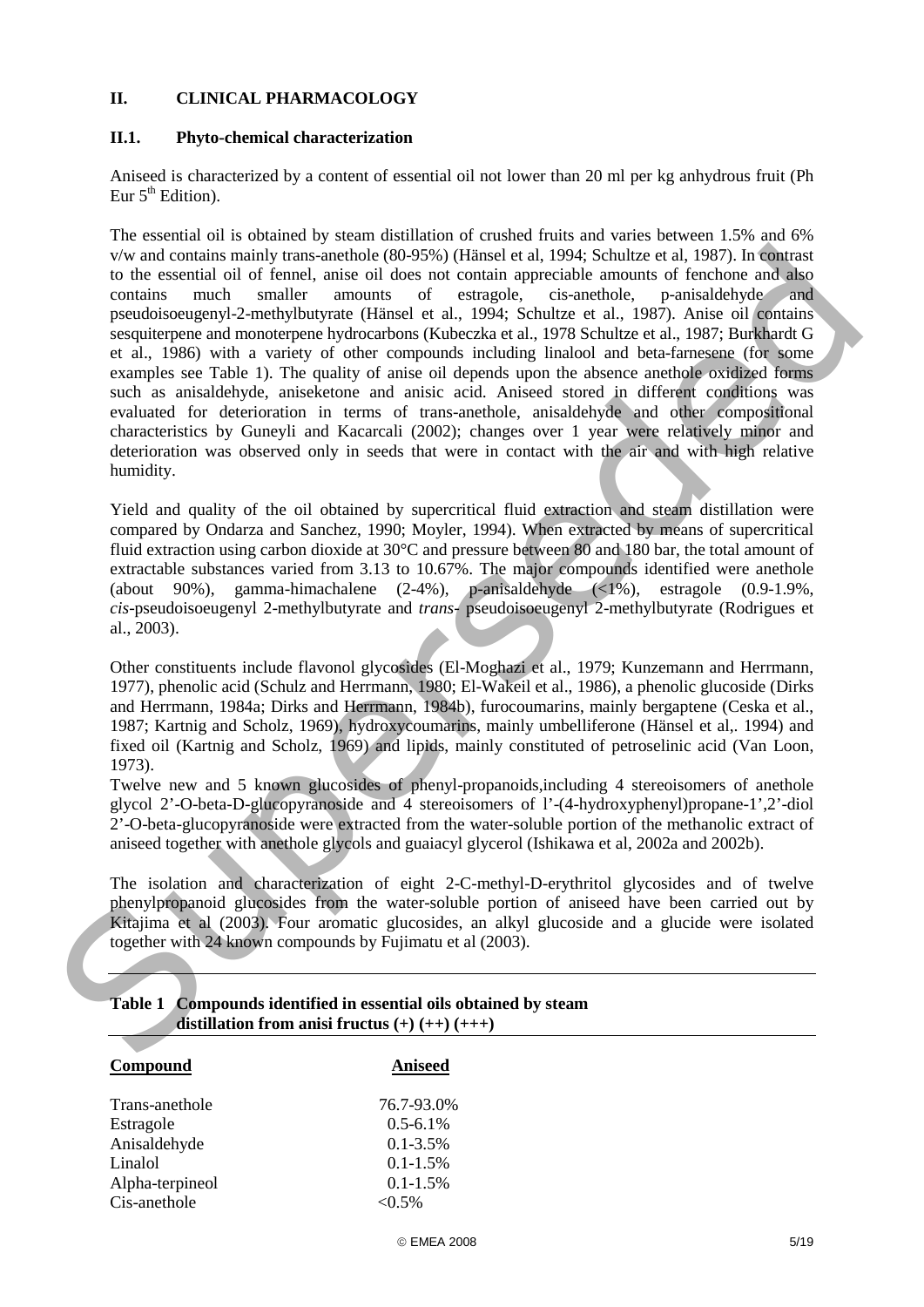$\overline{(+)}$  Monograph on anise fruit oil (European Pharmacopeia-5<sup>th</sup> Ed),  $(+)$  Kreydiyyeh et al (2003); Arslan et al (2004), (+++) EMEA, CVMP: Anisi aetheroleum, summary report. 1998)

Changes in the content and chemical composition of *Pimpinella anisum* oil at various harvest times were studied by Omidbaigi et al (2003).

Separate monographs are published in the European Pharmacopeia for aniseed and anise oil

\_\_\_\_\_\_\_\_\_\_\_\_\_\_\_\_\_\_\_\_\_\_\_\_\_\_\_\_\_\_\_\_\_\_\_\_\_\_\_\_\_\_\_\_\_\_\_\_\_\_\_\_\_\_\_\_\_\_

Problems related to adulteration of anise oil are very common in the real market. Therefore quality control is crucial for this product and an appropriate set of specifications capable to detect any substitution should be established.

According to the monograph of the European Pharmacopeia  $5<sup>th</sup>$  Ed. the percentage contents of the main components of anise oil are within the following ranges:

#### **Compound Aniseed**

| Trans-anethole                    | 87-94.0%      |
|-----------------------------------|---------------|
| Estragole                         | $0.5 - 5.0\%$ |
| Anisaldehyde                      | $0.1 - 1.4\%$ |
| Linalol                           | $<1.5\%$      |
| Alpha-terpineol                   | <1.2%         |
| Cis-anethole                      | $0.1 - 1.4%$  |
| Pseudoisoeugenyl 2-methylbutirate | $0.3 - 2.0\%$ |
| Fenchone                          | max 0.01%     |

#### **II.2 Absorption, metabolism and excretion**

No data available for aniseed in human beings or animals.

\_\_\_\_\_\_\_\_\_\_\_\_\_\_\_\_\_\_\_\_\_\_\_\_\_\_\_\_\_\_\_\_\_\_\_\_\_\_\_\_\_\_\_\_\_\_\_\_\_\_\_\_\_\_\_\_\_\_

After oral administration of radioactively-labelled trans-anethole (as the *methoxy*-<sup>14</sup>*C* compound) to 5 healthy volunteers at dose levels of 1, 50 and 250 mg on separate occasions, it was rapidly absorbed. 54-69% of the dose (detected as  $\rm{^{14}C}$ ) was eliminated in the urine and 13-17% in exhaled carbon dioxide; it was not detected in the faeces. The bulk of elimination occurred within 8 hours and, irrespective of the dose level, the principal metabolite (more than 90% of urinary  $^{14}$ C) was 4-methoxyhippuric acid (Caldwell and Sutton, 1988). Trans-anethole, is metabolized in part to the inactive metabolite 4-methoxybenzoic acid (Schulz et al, 1998). An earlier study with 2 healthy subjects taking 1 mg of trans-anethole gave similar results (Sangster et al., 1987). Problems related to adulteration of anise oil are very common in the real turnels. Therefore quality<br>
control is enside for this product and an appropriate set of specifications capable to denot any<br>
substitution should b

In mice and rats trans-anethole is reported to be metabolized by O-demethylation and by oxidative transformation of the C3-side chain. After low doses (0.05 and 5 mg/kg body weight (b.w.)) O-demethylation occurs predominantly, whereas higher doses (up to 1500 mg/kg b.w.) give rise to higher yields of oxygenated metabolites (Sangster et al., 1984a; Sangster et al., 1984b).

### **II.3 Pharmacodynamics**

### **II.3.1 Mode of action**

The medicinal use of aniseed is largely due to antispasmodic, secretolytic, secretomotor and antibacterial effects of its essential oil.

• *Spasmolytic effect on contracted smooth muscles* 

Aniseed alcoholic extracts and oil exerted a relaxing effect on *in vitro* pre-contracted smooth muscles from different organs (tracheal and ileal) by antagonizing several contraction-inducing agents.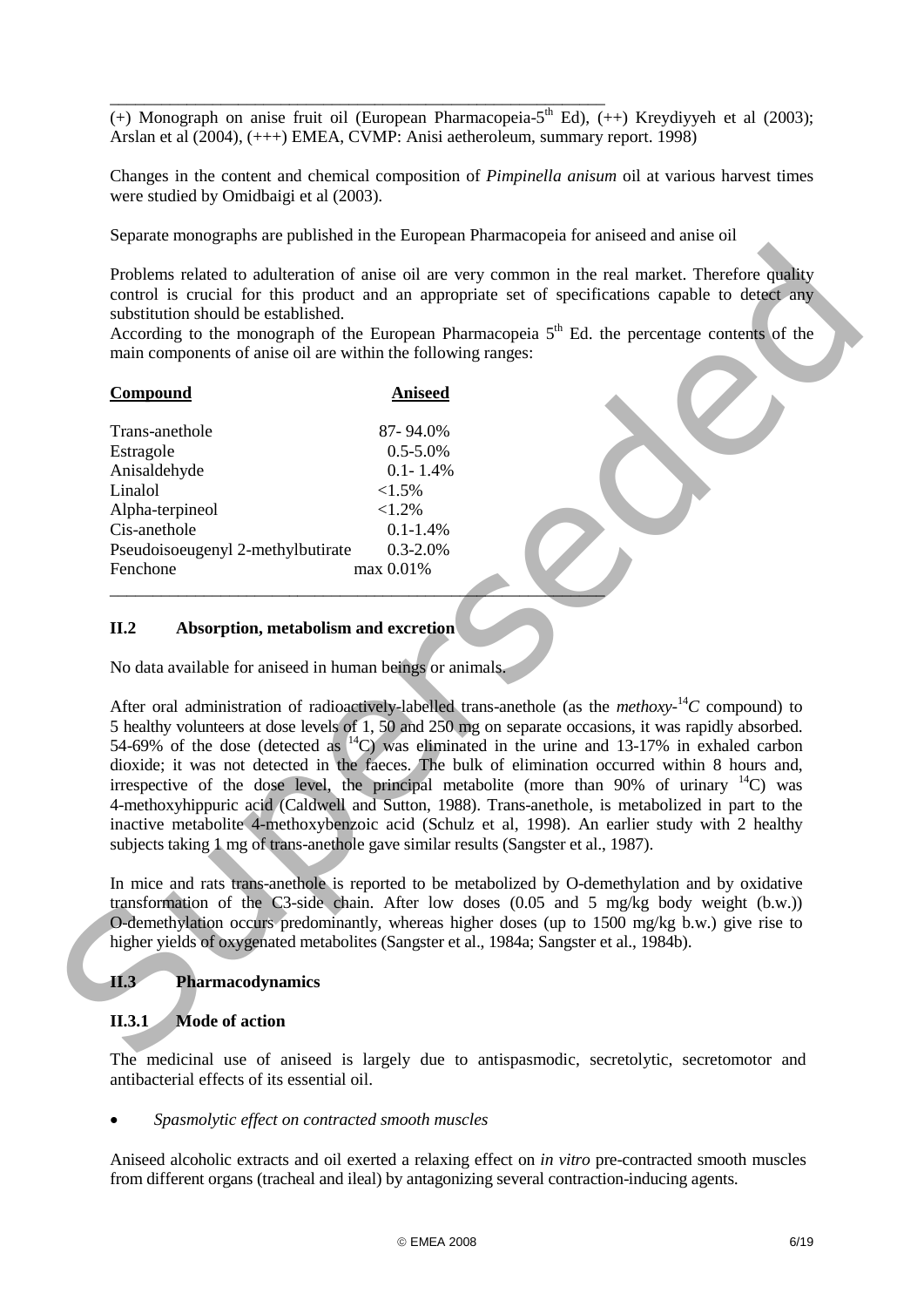In the isolated tracheal smooth muscle from guinea pig, aniseed essential oil (200 mg/l) produced a complete relaxation of carbachol-induced contractions. In contrast, the oil increased the contraction force in electrically-stimulated guinea pig ileal smooth muscle (Reiter and Brandt, 1985).

The relaxant effect of aniseed essential oil  $(0.02 \text{ ml})$ , aqueous extract  $(0.6 \text{ ml})$  equivalent to 1.5 g of aniseed) and ethanol extract (0.1 ml equivalent to 0.25 g of aniseed) on methacholine pre-contracted isolated tracheal chains of guinea pig was studied by Boskabady and Ramazani-Assari (2001). A statistically significant bronchodilatory effect of the essential oil ( $p<0.05$ ), aqueous extract ( $p < 0.005$ ) and ethanol extract (p<0.001) was detected.

Anise oil, at a dose of 0.3 ml/kg b.w., prevented the reduction of surfactant and increased pulmonary resistance in case of bronchopulmonary congestion in rats produced by injection of doses of 10 mg/kg b.w. of paraquat dichloride (Cambar and Aviado, 1970).

Anethole (10 to 25 ml/l of physiological solution in which an isolated mouse intestinal jejunum is plunged) (Imaseki et al., 1962) increased intestinal motility at low concentrations, but an intestinal relaxation was observed at concentrations higher than 50 ml/l.

### • *Secretolytic and expectorant effects*

A solution of essential oil in 12% ethanol, administered intra-gastrically to anaesthetized guinea pigs at 50 mg/kg b.w., induced a 3 to 6-fold increase in respiratory tract fluid during the first 2 hours after administration (Boyd and Pearson, 1946).

A similar experiment in anaesthetized rats, orally dosed with the oil at 0.0015 ml/kg, resulted in a 28% increase of respiratory tract fluid (Boyd, 1954). Similar results were also observed in cats (Boyd, 1946).

An emulsion of 2 drops of the essential oil, administered intragastrically to cats, caused hypersecretion of mucus, in the air passages and stimulated ciliary removal of mucus, previously inhibited by opium alkaloids (Van Dongen and Leusink, 1953).

The volume of respiratory secretion of anaesthetized rabbits was increased dose-dependently from 19% to 82% following administration of anise oil by inhalation (in steam) in doses of 0.7 to 6.5 g/kg b.w. via a vaporizer, but signs of tissue damage and a mortality rate of 20% was observed at the highest dose level (Boyd and Sheppard, 1968).

An increase of about 12% in mucociliary transport velocity was observed 90 seconds after the application of 200 μl of an aniseed infusion (4.6 g per 100 ml of water) to isolated ciliated epithelium of frog oesophagus, (Müller-Limmroth and Fröhlich, 1980).

Anethole and fenchone vapours were given by inhalation via a steam vaporizer to urethanized rabbits in doses from 1 to 243 mg/kg b.w. (the amount actually absorbed by the animals was considerably less, estimated as not more than 1% of that added to the vaporizer). Inhalation of anethole did not affect the volume but produced a dose-dependent (1-9 mg/kg) decrease in the specific gravity of respiratory tract fluid. (Boyd and Sheppard, 1968). and ethanol extract (p-0.001) was detected.<br>
Arise oil, at a dose of 0.3 milkg b.w., precented the reduction of surfactuat and increased pullmentary<br>
resistance in case of bronchoplulmonary congestion in rats problem to b

A water extract of a mixture of herbs including anise, was tested for its inhibitory effect on histamine released from rat peritoneal mast cells stimulated either by compound 48/80 or by IgE/anti-IgE. The effect of the herbal extract was compared to that of the flavonoid quercetin. The herbal water-extract inhibited histamine released from chemically- and immunologically-induced cells by 81% and 85%, respectively; quercetin treated cells were inhibited by 95% and 97%, respectively. The clinical results showed significant improvements of sleep discomfort, cough frequency and cough intensity in addition to increased percentages of FEV1/FVC in patients suffering from allergic asthma, who used the herbal tea compared to those who used the placebo tea (Haggag et al., 2003).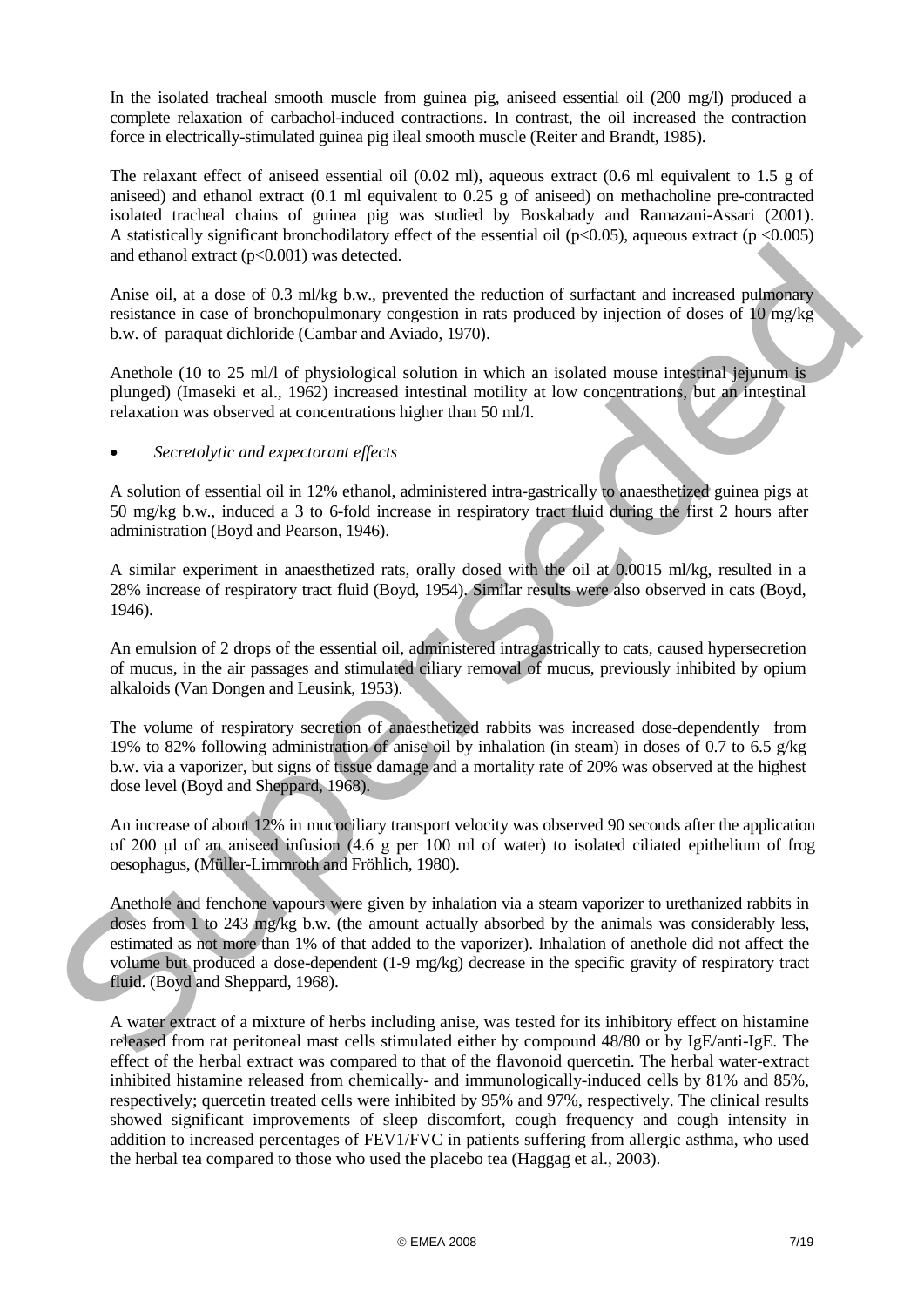A combined herbal preparation containing dry ivy leaf extract as the main active ingredient, a decoction of thyme and aniseed, and mucilage of marshmallow root was investigated in an open clinical trial for its effects on the symptoms of cough and its tolerability. The trial was carried out on 62 patients with a mean age of 50 years (range 16-89) with irritating cough in consequence of common cold ( $n = 29$ ), bronchitis ( $n = 20$ ) or respiratory tract diseases with formation of viscous mucus ( $n = 15$ ). The mean daily intake was 10 ml (range 7.5-15) of syrup, and the mean duration of treatment was 12 days (range 3-23 days). All symptom scores showed an improvement as compared to baseline (Buechi et al., 2005).

### • *Estrogenic and anti-estrogenic effects*

Aqueous extracts of *Pimpinella anisum* seeds, flowers of *Sideritis euboea and clandestina* and *Matricaria camomilla,* at a concentration range between 10-100 µg/ml, were investigated *in vitro.* The extracts were found to be active in stimulating the differentiation and mineralization of osteoblastic cell culture and inducing, like antiestrogens, the insulin growth factor binding protein 3 (IGFBP3) in MCF-7 breast cancer cells. No effect was observed on the proliferation of cervical adenocarcinoma (HeLa) cells using the MTT assay (a laboratory test for measuring cellular proliferation) (Kassi et al., 2004). The presence of estradiol inhibited the antiestrogenic effect, thus suggesting an estrogen receptor-related mechanism. • *Estrogenic and oni* extrogenic effects<br>Aqueons extracts of *Piospinella anisom* seeds, flowers of *Sideritis rabona and clanderships* and<br>Maricari canonization as concentration range between the 00 pg/m), were investig

Trans-anethole administered orally to immature female rats at 80 mg/kg b.w. for 3 days significantly increased uterine weight, to 2 g/kg compared to 0.5 g/kg in controls and 3 g/kg in animals given estradiol valerate subcutaneously at 0.1 µg/rat/day (p<0.001). The results confirmed that *trans*anethole has estrogenic activity; other experiments showed that it has no anti-estrogenic, progestational, anti-progestational, androgenic or anti-androgenic activity (Dhar, 1995).

Estrogenic activity of trans-anethole at high concentrations was determined by a sensitive and specific bioassay using recombinant yeast cells expressing the human estrogen receptor (Howes et al., 2002).

Estrogenic activity described for trans-anethole is not confirmed for aniseed alcoholic extracts on the basis of epidemiological data related to the common use of aniseed alcoholic beverages.

• *Antimicrobial effect*

Aniseed oil exhibited *in vitro* strong inhibitory activities against the growth of a wide spectrum of bacteria and fungi known to be pathogenic for man and other species (Elgayyar et al., 2001).

An acetone extract of aniseed inhibited the growth of a range of bacteria including *Escherichia coli* and *Staphylococcus aureus*, and also exhibited antifungal activity against *Candida albicans* and other organisms (Maruzzella, 1959).

The essential oils of aniseed and other aromatic plants showed a toxic activity against several soil-borne plant disease-causing fungi including *Fusarium moniliforme*, *Rhizoctonia solani*, *Sclerotinia sclerotiorum* and *Phytophtora capsici*; this activity was attributed to the phenolic fraction of the essential oils (Mueller-Riebau et al., 1955.

Anise oil (0.2 %) alone showed an *in vitro* activity against *Salmonella enteritidis*. It has synergistic activity against *Salmonella enteritidis* and, more weakly, against *Listeria monocytogenes* when mixed with methylparaben or benzoic acid (Fyfe et al, 1998).

Aniseed essential oil inhibited the growth of *Escherichia coli* (minimal inhibitory concentration (MIC): 0.5% V/V), *Staphylococcus aureus* (MIC: 0.25%), *Salmonella typhimurium* (MIC: 2.0%) and *Candida albicans* (MIC: 0.5%) using the agar dilution method (Hammer et al., 1999). An antimicrobial activity of the oil was also demonstrated in other studies (Ramadan et al., 1972; Ibrahim and Ogunmodeli, 1991; Shukla and Tripathi, 1987 Okuyama et al., 1995; Sokmen et al., 1999).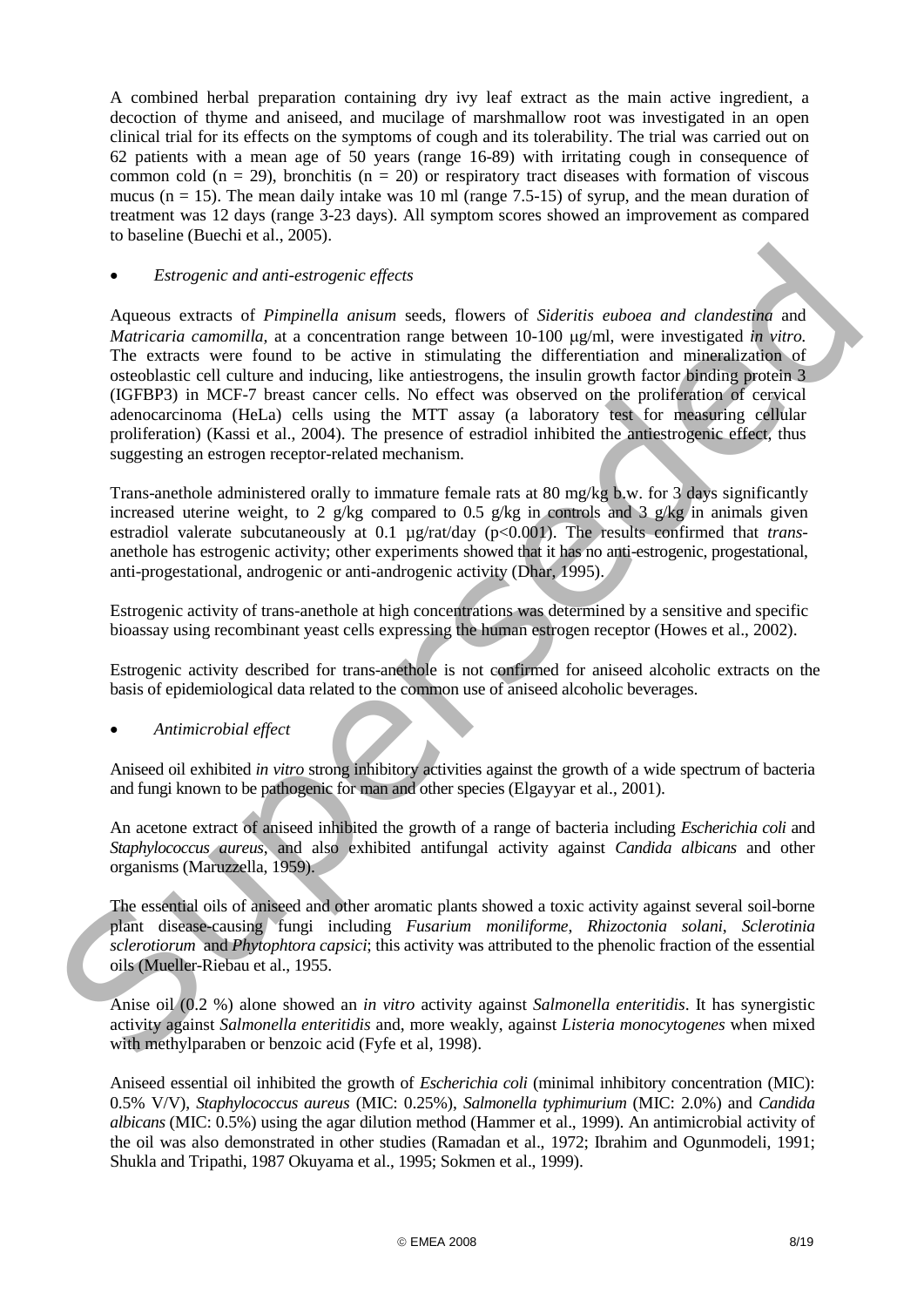A methanolic extract of aniseed exhibited *in vitro* an antibacterial activity against *Helicobacter pylori* at concentrations of 50 and 100 μl/ml (Mahady et al., 2000).

A methanol dry extract of aniseed reduced the resistance of *Pseudomonas aeruginosa* to a series of antibiotics. When both the extract and the antibiotics were tested using concentrations that individually would be unable to inhibit microbial growth, the aniseed extract, in combination with either chloramphenicol, gentamicin, cephalexin, tetracycline or nalixidic acid caused almost complete inhibition of growth of the standard strain of *P.aeruginosa* (Aburjai et al., 2001).

The essential oils of anise (500 ppm), fennel (2000 ppm) and other plants showed a dose-dependent inhibitory effect on the growth of tested fungi including *Aspergillus flavus, A. parasiticus, A. ochraceus*  and *Fusarium moniliformis* (Farag et al.,1989; Hasan,1994; Soher, 1999; Soliman and Badeaa, 2002). Anise oil also inhibited the production of aflatoxins, Ochratoxin A and Fumosin in inoculated wheat samples (Soliman and Badeaa, 2002).

Bactericidal activities of a number of plant essential oils, including anise oil, and of their isolated constituents were tested against *Campylobacter jejuni, Escherichia coli*, *Listeria monocytogenes* and *Salmonella enterica* (Friedman et al, 2002*).* Anise oil was shown to reduce bacterial activity of all tested bacteria (*C. jejuni > L. monocytogene*s > *S. enterica = E. coli*). For the isolated compounds estragole inhibited all the tested strains; limonene showed an inhibitory activity only on *C. jejuni* and *L. monocytogenes* and trans-anethole only inhibited *C. jejuni.*

The aniseed and fennel oils was found to have a high antibacterial activity against *Staphylococcus aureus*  (responsible for bases, sepses and skin infections), *Streptococus haemoliticus* (causing infection of the throat and nose)*, Bacillus subtilis* (infection in immunecompromised patients)*, Pseudomonas aeruginosa* (causing hospital acquired infection)*, Escherichia coli* (responsible for urogenital tract infections and diarrhoea)*, Klebsella species* and *Proteus vulgaris* (Singh et al., 2002).

Antimicrobial activity of both water and ethanol extracts of *Pimpinella anisum* fructus was tested against *Pseudomonas aeruginosa, Escherichia coli, Proteus mirabilis, Citrobacter koseri, Staphylococcus aureus, Streptococcus pneumoniae, Enterobacter aerogenes, Micrococcus luteus, Staphylococcus epidermidis and Candida albicans* (Gülçin et al., 2003). Most micro-organisms were inhibited, but no activity of the anise fructus water extract was detected against *Pseudomonas aeruginosa* and *Escherichia coli.* The essential oits of unise (300 ppm). Femel (2000 ppm) and other plants showed a dose-dependent<br>inhibitory effects on the growth of reacta from its predating Apergalite factor. A *convinential*<br>and *Fourinne monitiperant* 

• *Anti-tumour effects*

See section IV.1.1. Preclinical data

• *Local anaesthetic activity* 

Trans-anethole concentration-dependently reduced electrically-evoked contractions of rat phrenic nerve-hemidiaphragm, by 10.3% at 10<sup>-3</sup>  $\mu$ g/ml, by 43.9% at 10<sup>-2</sup>  $\mu$ g/ml, by 79.7% at 10<sup>-1</sup>  $\mu$ g/ml and by 100% at 1 µg/ml (Ghelardini et al., 2001).

In the rabbit conjuctival reflex test, solutions of trans-anethole administered into the conjunctival sac increased concentration-dependently the number of stimuli required to evoke the conjuctival reflex  $(p< 0.01)$ ; the effect was comparable to that of procaine (Ghelardini et al., 2001).

The pentobarbital-induced sleeping time of mice was increased by  $93.5\%$  (p $<0.01$ ) after simultaneous intra-peritoneal administration of essential oil at 50 mg/kg b.w.; trans-anethole gave similar results (Marcus and Lichtenstein, 1982).

<sup>•</sup> *Sedative effect*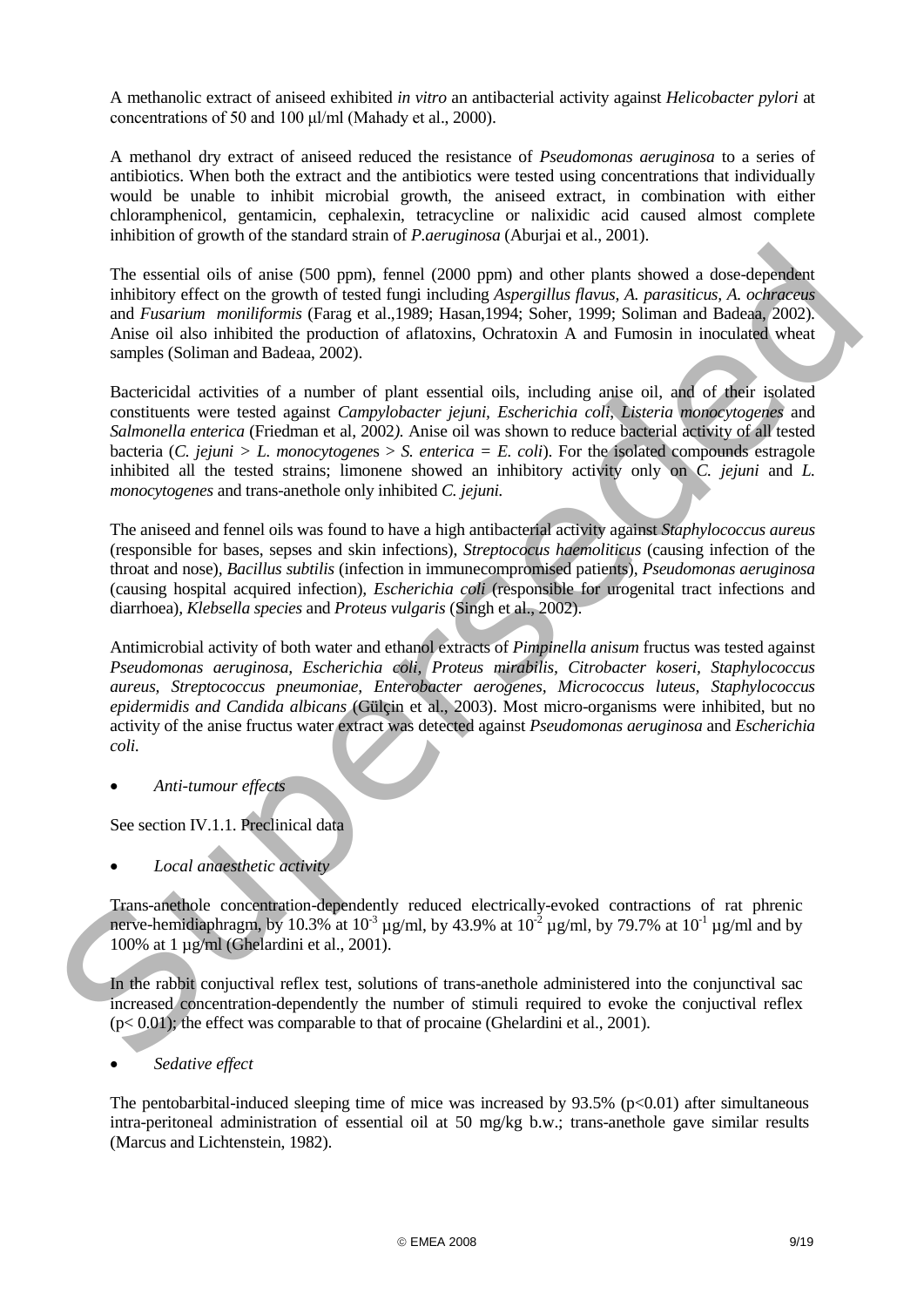### • *Other effects*

The fruit essential oil of *Pimpinella anisum* given intraperitoneally (i.p.) significantly (p < 0.001) and dose-dependently counteracted convulsant effects induced in male mice by injection of phenylenetetrazole or by electroshock. The ED50 of anise essential oil was 0.52 (0.35 to 0.76) ml/kg and its efficacy was less than i.p. ethosuximide and phenytoin (Pourgholami et al., 1999).

An aqueous extract of aniseed exhibited a weak *in vitro* cytotoxic activity against melanoma cells (Sathiyamoorthy et al., 1999.

Subcutaneous administration of the essential oil (100 mg/ kg b.w. per day) for 7 days to partially hepatectomized rats stimulated liver regeneration (p<0.01) (Gershbein, 1977).

A methanolic extract of aniseed at a concentration of 500 µg /ml showed a weak antiaggregant effect on human platelets *in vitro* (Okazaki et al., 1998).

An aniseed water extract did not show any activity when tested *in vitro* on the activity of Na<sup>+</sup>-K<sup>+</sup>-ATPase from rat jejunum (Kreydiyyeh et al., 2000).

Tunc et al. (2000) studied the fumigant activity of the essential oils of *Pimpinella anisum* and other herbals against eggs of two storage products insect pests and found 100% mortality of the exposed eggs.

The effects of *Pimpinella anisum* essential oil on the acquisition and expression of morphine-induced conditioned place preference in mice were studied by Sahraei et al. (2002). The authors concluded that the anise oil may reduce the morphine-induced effect via a GABAergic mechanism.

Anise oil enhanced significantly in dose dependent manner glucose absorption from the rat perfused jejunum and increased the Na<sup>+</sup>-K<sup>+</sup>-ATPase activity in jejunal homogenate. The oil did not affect water absorption from the perfused colon or the activity of the  $Na^+ - K^+$ - ATPase in the colon. When added for 24 h to drinking water, anise oil reduced the volume of urine produced in the rat and increased the activity of renal Na<sup>+</sup>-K<sup>+</sup>-ATPase even at very low concentrations (0.05%) (Kreydiyyeh et al., 2003). Substitute et al. 1999.<br>
Substitute et al. 1999.<br>
Substitute and in the costential of 1000 mg/kg base, per day of the period of the state of the state of the state of the state of a state of a state of a state of a state

Anethole was reported to have a contractile effect on smooth muscle (Reiter and Brandt, 1985).

# **III. CLINICAL EFFICACY**

Therapeutic use of anise is not substantiated with human clinical trials.

### **III.1. Preparations marketed in Europe**

No authorised/registered products are on the market in the following European countries: Austria, Belgium, Czech Republik, Ireland, Italy, Netherland, Portugal, Finland and Norway.

Herbal teas are authorised in Germany and France; an aqueous extract (oral liquid) is authorised in UK. The oldest Marketing Authorisation (MA) is dated 1986 for the herbal tea (GE) and 27.04.1992 for the aqueous extract.

Anise oil is authorised in Germany (soft capsules) and UK (lozenges and syrup). The oldest MA is dated 01.10.1987

Various fixed combinations containing aniseed and aniseed preparations are authorised/registered in different European countries.

Food supplements containing aniseed and anissed preparations are on the market.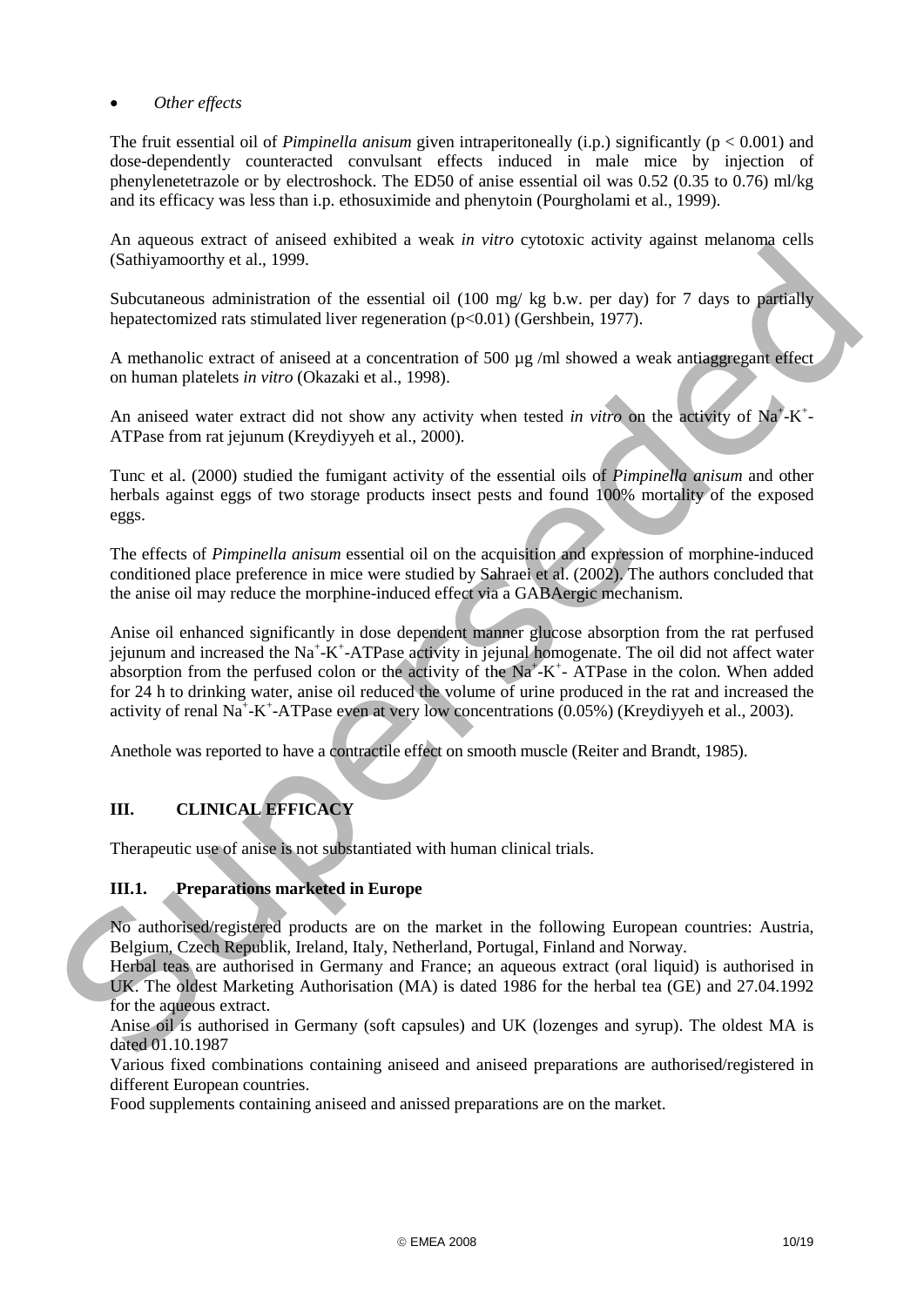### **III.2. Posology, duration of use, method of administration**

## *Posology*

There are no dose-finding studies available.

The recommended dosage for adults and children over 12 years is supported by clinical experience and expert opinions (British Herbal Pharmacopoeia, 1983; Blumenthal et al., 2000; Czygan and Hiller, 2002; Dorsch et al., 2002).

### **Aniseed fruit**

#### *Adult and children over 12 years*:

A single dose of 1 g 3 times daily is recommended by the German Commission E (Blumenthal et al., 1998). The single dose provided by the first ESCOP monograph consists of 1-5 g of crushed fruits in 150 ml of water as a herbal tea. (ESCOP, 1996-99; Hänsel et al., 1994; Czygan, 1992). The revised monograph confirms the adult average daily dose of 3 g. (ESCOP, 2003: Czygan and Hiller, 2002; British Herbal Pharmacopoiea, 1983). Valnet (1990) recommends half coffee-spoon for 1 cup of tea, three times daily; Leclerc (1983) reports 1 coffee-spoon for 1 cup of tea. For the powder 0.2 to 2 g per day are recommended both by Valnet and Leclerc. Czygan (1992) refers to the German Kommission E (1 g 3 times daily), but also to the Standardzulassung: unless otherwise specified, as an expectorant, 1 cup of tea freshly prepared from one to two tea-spoons up to twice a day. One tea-spoon corresponds to 3.5 g. Aniseed fruit Address ore 12 years:<br>Add and children over 12 years:<br>As in goods of the 3 simes dealy is recommended by the German Commission E (Blumential et al.,<br>1998). This single dose of 1 g 3 simes dealy is recommende

Therefore the range of traditional posology is broad. The following posology may be considered as usual in the practice: 1 to 3.5 g of whole or (freshly<sup>2</sup>) comminuted or crushed aniseed in 150 ml of water as a herbal tea, three times daily.

### **Aniseed tincture**

Posology for the tincture is not available. Weiss (1985) gave the posology of a mixture of anise tincture (120 ml) and anise oil (0.5 ml) is  $0.5$ -1.5 ml three times daily

### **Anise oil**

For the symptomatic treatment of mild, spasmodic gastro-intestinal complaints including bloating and flatulence and as expectorant in cough and cold*,* a posology of 0.05-0.2 ml of anise oil, three times daily is given in the British Herbal Pharmacopoiea (1983). The recommended daily dosage by the Commission E for anise oil is 0.3 g (0.4 ml) (Blumenthal et al., 1998). Due to the presence of compounds that do not have a clear toxicological profile (such as estragole and trans-anethole), as a precautionary approach, the lower dosage of BHP is preferable.

The use in the paediatric age is not recommended for the presence of estragole, whose exposure should be minimised in young children (EMEA/HMPC/137212/2005).

### *Duration of use***:**

Because of the lack of available safety data on long-term use of aniseed preparations, and due to the presence of compounds such as trans-anethole and estragole, a limit of two weeks is consistent with a self-medication indication, which is the case for traditional herbal medicinal products.

# *Method of administration***:**

#### Oral use.

-

If the symptoms persist during the use of the medicinal product, a doctor or a qualified health care practitioner should be consulted.

<span id="page-10-0"></span> $2^2$  For commercial preparations of comminuted or crushed aniseed the applicant must carry out appropriate stability testing related to the content of essential oil components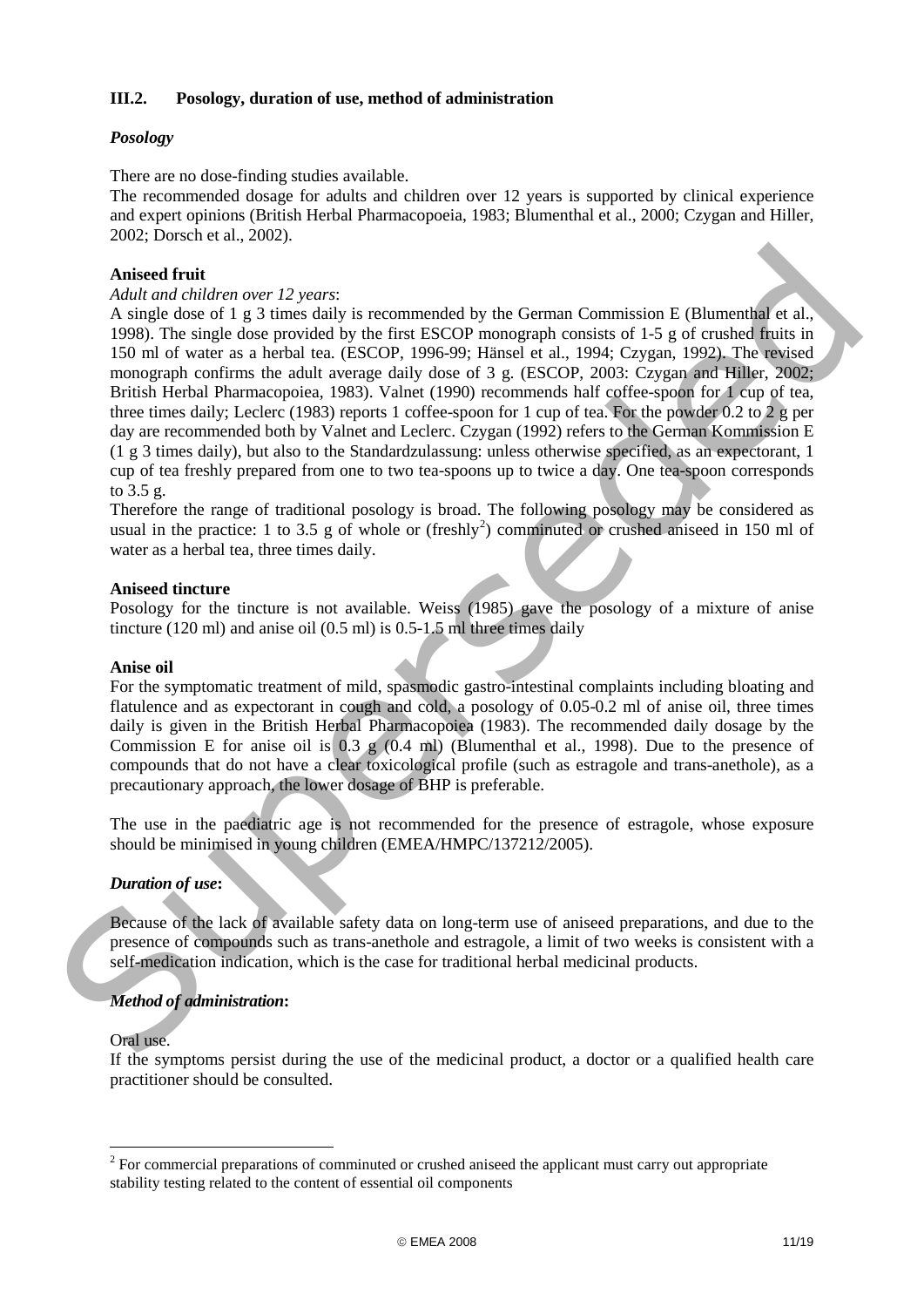# **III.3. Clinical studies**

## **Clinical trials**

No data

### **III.4. Clinical studies in special populations**

### **III.4.1. Use in children**

No data.

A 12-day-old infant, who had unintentionally received multiple doses of undiluted anise oil as a treatment for colic, was reported at the Paediatric Emergency Department with generalized tonic-clonic seizures. A complete blood cell count, electrolytes, spinal fluid analysis with culture, blood cultures, CT Scan of the brain, and EEG were all normal. No further seizure activity was noted after admission to the hospital. The infant subsequenrtly recovered with no further sequelae reported (Tuckler et al., 2002). III.4.1. Use in children<br>
No data.<br>
No data interactionally received multiple does of unditered anise oil as a<br>
model of education of the result of the Packlinic Einergency Department with generalized tonic-clank vehicles

No metabolic data for anethole in children are reported. Therefore, as a precautional measure, aniseed is not recommended in children.

### **III.4.2. Use during pregnancy and lactation**

There are no clinical studies available.

It is unknown if aniseed and anise oil constituents are excreted in human breast milk.

Estrogenic activity (see Section II.2.1) and antifertility and fetal cell toxicity effects (see Section IV.2) have been shown for trans-anethole (the major constituent of the aniseed essential oil) in rats.

In view of the above-mentioned data, as a precautionary measure, aniseed oil and aniseed extracts should not be used during pregnancy and lactation.

In the absence of sufficient data, the use of aniseed and aniseed preparations during pregnancy and lactation is not recommended.

### **III.5. Traditional use**

Aniseed has been used as a popular medicine to treat dyspeptic complaints as well as catarrh of the respiratory tract and as a mild expectorant (Bellakhdar et al., 1991; Czygan, 1992; Hansel et al., 1994; European Pharmacopoeia, 1997; Weiss, 1997, British Pharmacopoeia, 1999; Hansel et al., 1999; Czygan and Hiller, 2002; Sweetmann, 2002).

A concoction of aniseed in hot water is also reported to be diuretic and digestive (Bellakhdar et al., 1991) and as a folk remedy to insomnia and constipation as well as to neurologic disorders (Bisset, 1994).

In the traditional system of Indian medicine, aniseed is used as antiseptic, stomachic, carminative, stimulant and to prevent flatulence and colic (Chopra et al., 1956).

In traditional medicine, the drug is also reputed able to alleviate pain associated with the female cycle and to be galactagogue and aphrodisiac (Albert-Puleo, 1980; Czygan, 1992; Linares and Bye, 1987; Teuscher et al., 2005).

The Treaty "Farmacologia Teorica e Pratica", also named "Farmacopea Italiana" di Giuseppe Orosi (1851- Vincenzo Mansi Ed.-Livorno) lists anise fruit in the Materia Medica Botanica Charter (Orosi, 1851).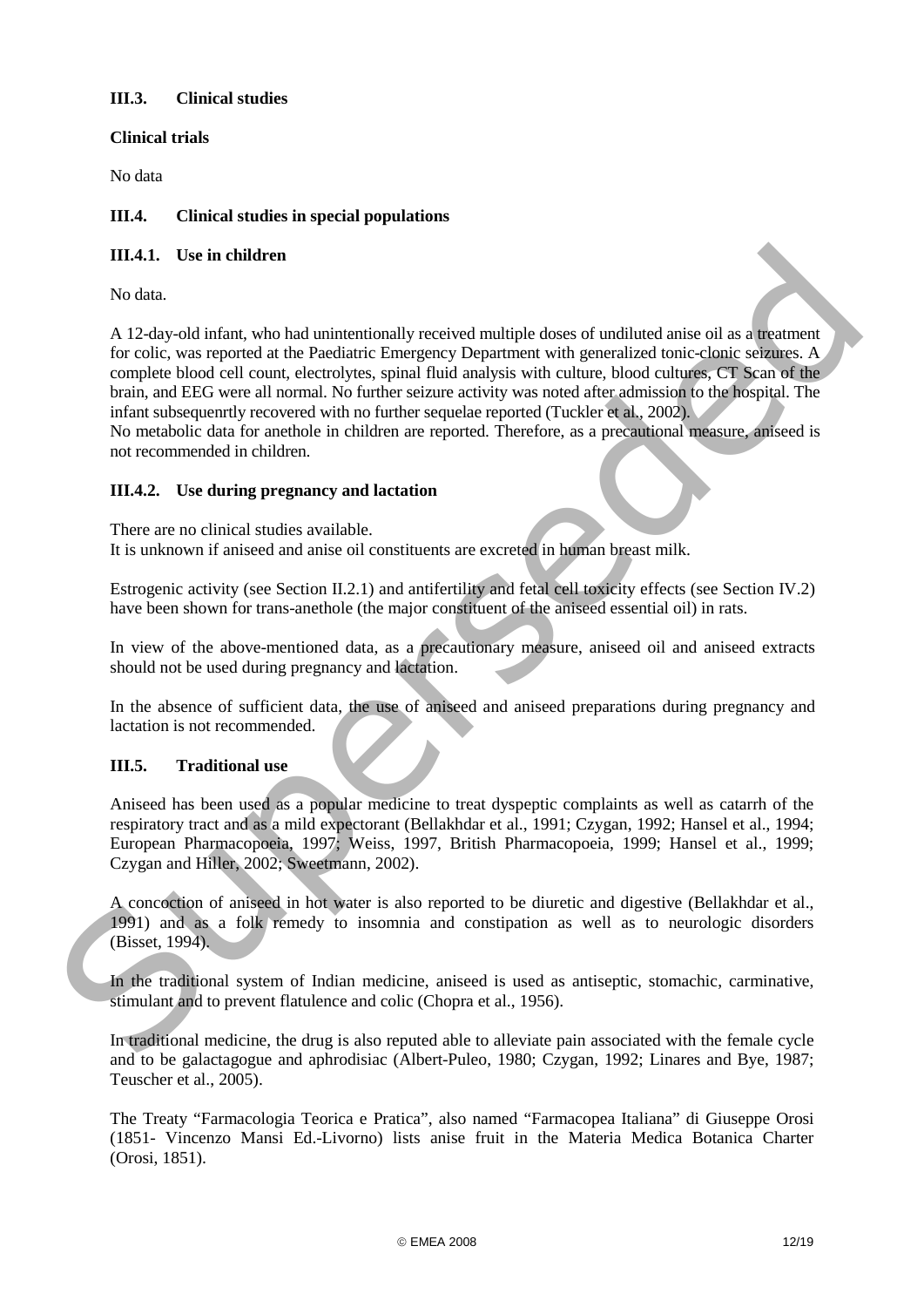Use of aniseed products (tincture) as an expectorant in cough and cold is not supported by clinical data, however, it is described in traditional medicine (Weiss, 1985).

## **IV. SAFETY**

### **IV.1. Genotoxic and carcinogenic risk**

### **IV.1.1. Preclinical data**

- *Mutagenicity and carcinogenicity*
- *Aniseed extracts*

An extract prepared by boiling aniseed in 100 ml of water for 10 min., followed by filtration through paper and centrifugation, did not show any mutagenic activity on *Salmonella typhimurium* strains TA98 (a frameshift mutation test), TA 100 (a base-pair substitution mutation test) and TA102 (an oxidative mutation test) (Al-Bataina et al., 2003).

A number of commonly consumed foods and food components in south India were screened for their genotoxic effects on Swiss mice. Spices like pyrolysed cumin and aniseeds showed genotoxic moderate effects (Balachandran et al., 1991).

A dry ethanolic aniseed extract was mutagenic at high concentrations (5 mg/plate) to streptomycindependent strain of *Salmonella typhimurium* TA 98 (Shashikanth and Hosono, 1986).

An ethanolic aniseed extract did not show any activity at the maximum non-toxic concentration of 0.1 mg/ml in chromosomal aberration tests using a Chinese hamster fibroblast cell line (Ishidate et al., 1984).

### • *Anethole*

From a series of studies investigating the effect of anethole when added to female CD-1 mice diet or given orally or by i.p. injection to male pre-weanling B6C3F1 mice, Miller et al (1983) concluded that anethole was not a hepato-carcinogen; although these studies were not carried out for test animal lifetimes. Safrole and estragole were found to be highly active as liver carcinogens in both these tests.

In another bioassay carried out in Sprague–Dawley (SD) rats, 0.25, 0.5, or 1.0% anethole was administered in the diet for 121 weeks. Results showed the occurrence of a small, but statistically significant, incidence of hepatocellular carcinomas in female rats receiving 1% anethole (Truhaut et al., 1989). These hepatocellular carcinomas were associated with other changes to the liver (increase in relative liver weight) similar to those observed after enzyme induction (Newberne et al., 1989) and were considered not to be caused by a direct genotoxic effect of trans-anethole (Lin, 1991). Reed and Caldwell (1992) also showed that i.p. administration of anethole to SD rats increased liver weight, microsomal protein and cytochrome P-450 content. **IV.1.1. Prechinent data**<br>
• *Matogenicity and carcinogenicity*<br>
• *Anisocal extracts*<br>
• *Anisocal extracts*<br>
• *Anisocal extracts*<br>
• *Anisocal extracts*<br>
• **Anisocal extracts**<br>
• **Equipmentary by builing anisocal in 10** 

In nine *Salmonella* studies to detect base-pair substitutions or frameshift mutations without metabolic activation, anethole was uniformly negative and this was also the case in four studies with metabolic activation after careful consideration of all experimental conditions (Heck et al., 1989; Hsia et al., 1979; Marcus and Liechtenstein, 1982; Mortelmans et al., 1986; Nestmann et al., 1980; Sekizawa and Shibamoto, 1982; Swanson et al., 1979; To et al., 1982). The four studies which suggested a weak mutagenic potential of anethole (Marcus and Liechtenstein, 1982; Swanson et al., 1979; Mortelmans et al., 1986; Sekizawa and Shibamoto, 1982; Lin, 1991) were the result of the use of non-standard protocols (using longer pre-incubation times, excessive quantities of S-9 protein and/or the addition of co-factors) and have also been found to be irreproducible (Gorelick, 1995).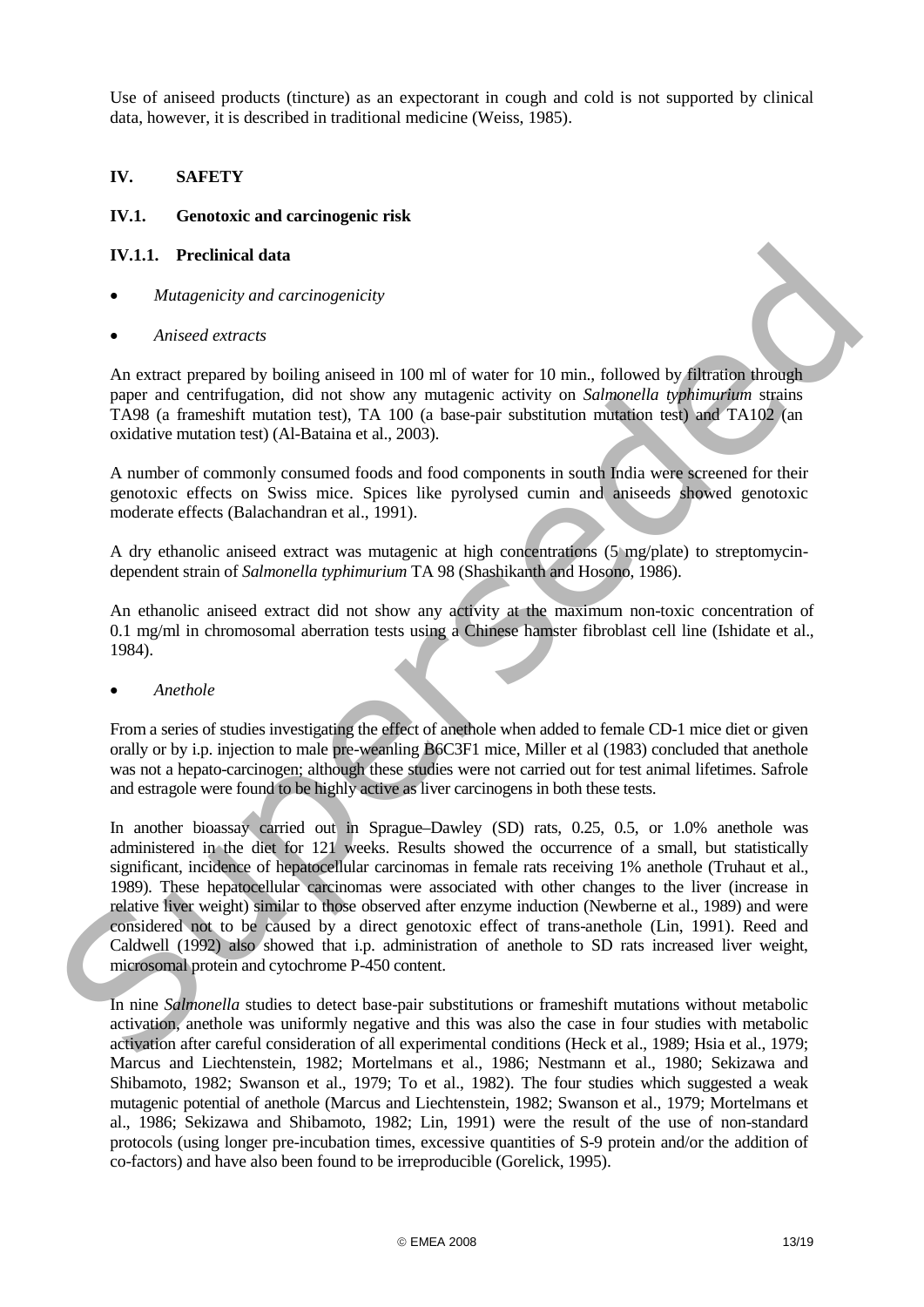Anethole was found to be mutagenic in the mouse lymphoma assay which is known for its extreme sensitivity and poor selectivity for genotoxicity (Gorelik, 1995; Heck et al., 1989; Caldwell, 1993; Casciano et al., 1992).

Other results showing the absence of mutagenic potential of anethole include assays in *Escherichia coli* (Sekizawa and Shibamoto, 1982) and in *Saccharomyces cerevisiae* (Nestmann and Lee, 1983).

A mouse micronucleus assay was negative, with no micronuclei found at 6 and 30 hours after anethole administration (Marzin, 1979). Similarly no significant increase in genotoxicity was observed in the mouse bone marrow micronucleus test after the oral pre-treatment of mice with trans-anethole at 40-400 mg/kg b.w. 2 and 20 hours before before the administradion of the genotoxins, (Abraham, 2001).

Very low levels of DNA adducts were observed after administration of anethole to mice, whereas 150 and 220 times as many adducts were detected following administration of safrole and estragole, respectively (Phillips et al., 1984).

Unscheduled DNA synthesis (UDS) assays in rat hepatocytes did not indicate any mutagenic potential of anethole (Howes et al., 1990; Muller et al., 1994).

Anethole has three primary metabolites in the rat and the pathway of toxicological concern is that of epoxidation of the 1, 2 double bond at the side chain; in fact, 3'-hydroxylation does not result in genotoxicity or marked cytotoxicity and O-demethylation is a detoxication reaction (Sangster et al., 1984a and 1984b; Bounds and Caldwell, 1996). Cytotoxicity of anethole is enhanced when the cellular epoxide defence mechanisms of conjugation with reduced glutathione and hydration by cytosolic epoxide hydrolase are severely compromised. However, modulation of epoxide metabolism by the same mechanism in cultured cells failed to induce UDS by anethole nor was there a UDS response in hepatocytes of female rats dosed with anethole *in vivo* (Marshall and Caldwell, 1996). The synthetic epoxide of anethole was also tested and found to be cytotoxic, but not genotoxic. The lack of induction of UDS by anethole epoxide provided a further support to the hypothesis that marginal hepatocarcinogenesis observed in female rats given 1% anethole in the diet for 121 weeks was not initiated by a genotoxic event (Marshall and Caldwell, 1996). administration (Marzin, 1979). Similarly as is guidicant increase in generation columns the summation of the Supervison of the Supervison of the Supervison of the Supervison of the Supervison (Advantum, 2001).<br>
Yery low l

To date very little is known about the metabolism of trans-anethole by humans. Caldwell's research group published two articles on metabolism of trans-anethole in humans, both including essentially the same experiments (Sangster et al., 1987; Caldwell and Sutton, 1988). The fundamental conclusion of the authors regarding these experiments is only that "the pattern of urinary metabolites of transanethole is unaffected by dose size". Any consideration on the risk influence is lacking. These Caldwell's experiments show essentially the difference in anethole metabolism between rodents and humans.

In 1999 the USA Expert Panel of FEMA (Flavour and Extract Manufacturers' Association) released a review of scientific data relevant to the safety evaluation of trans-anethole as a flavouring substance. The review concluded that trans-anethole can be "generally recogninized as safe" (GRAS) at low level of intake (54 µg/kg b.w./day) (Newberne et al., 1999).

In the 51<sup>st</sup> meeting of the Joint FAO/WHO Expert Commitee on Food Additives (JECFA) a document on safety evaluation of trans-anethole was prepared; the conclusions were that trans-anethole and its metabolites are unlikely to be genotoxic *in vivo*; the cytotoxic metabolite, anethole epoxide, was suggested to be the possible causative agent of the hepatotoxic effect observed in pre-clinical studies in rats. The report of JECFA allocated the acceptable daily intake (ADI) at the dose of 0.2 mg/kg b.w. on the basis of scientific pre-clinical data published on trans-anethole (JECFA, 1999).

### • *Estragole*

Estragole, a minor constituent of anise oil, has shown its ability to produce genotoxic effects in bacteria, yeasts and mammalian cells, while no mutagenic activity was observed in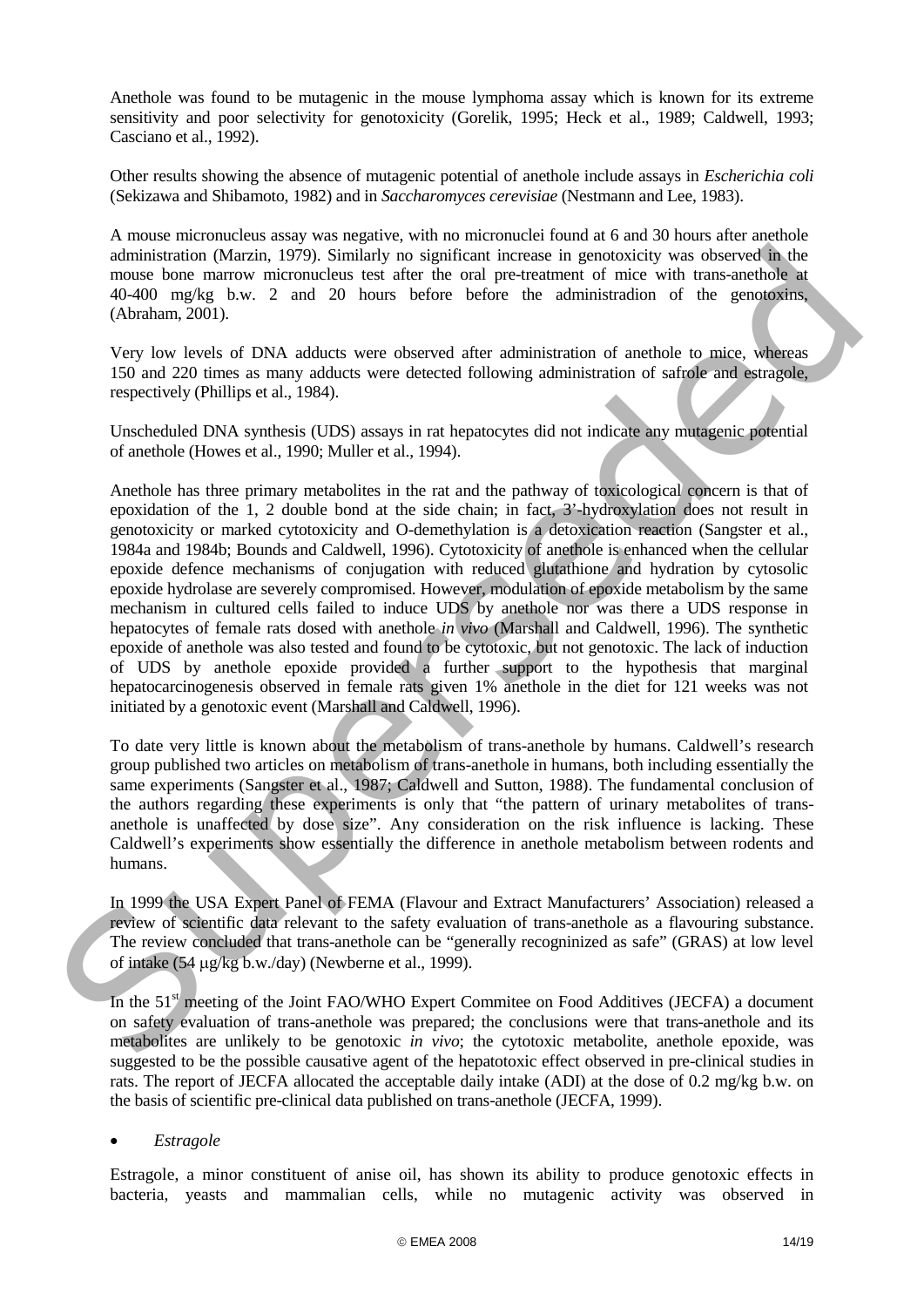*Salmonella typhimurium* probably because of the absence of the complex metabolism needed for bioactivation (EMEA/HMPC/137212/2005).

It has been shown that estragole and its 1'-hydroxy metabolite caused significant increases in the incidences of hepatocellular carcinomas in male CD-1 mice that received the compounds by subcutaneous injection at 1-22 days of age (Drinkwater et al., 1976).

Estragole or its metabolite, 1'-hydroxyestragole, administered to mice binds readily to DNA and several DNA adducts have been characterized. Several studies showed the carcinogenic effects of estragole in mice (mainly malignant liver tumours). 1'-hydroxyestragole and other metabolites and synthetic derivatives were shown to be potent carcinogens in mice (Wiseman et al., 1987; EMEA/HMPC/137212/2005).

The EMEA/HMPC assessment in the 'Public statement on the use of herbal medicinal products containing estragole'(EMEA/HMPC/137212/2005) is that the profiles of metabolism, metabolic activation and covalent binding of estragole are dose-dependent and tend markedly to decrease at low levels of exposure (less than linear decrease with respect to dose); according to this assessment, rodent studies indicate that these events are probably minimal in the dose range  $1-10$  mg estragole/kg b.w., which is approximately 100-1,000 times the anticipated human exposure to this substance from traditional diet and as added flavouring substance.

The major metabolic pathway of low doses of estragole as established in rats and mice is O-demethylation with carbon dioxide being the terminal metabolite, but as the dose increases the proportion of O-demethylation decreases and other pathways, notably 1'-hydroxylation, come into prominence.

• *Conclusion* 

In conclusion, ethanolic aniseed extracts are mutagenic at high concentrations and results from studies carried out in the laboratory animals showed a weak mutagenic potential of anethole. However, transanethole is reported as "generally recognized as safe" (GRAS) at the intake of 54 µg/kg b.w./day) and the acceptable daily intake is about 0-2 mg/kg b.w..

Several studies have shown the carcinogenic effects of estragole and some of its metabolites in mice (mainly malignant liver tumours). The EMEA/HMPC assessment in the 'Public statement on the use of herbal medicinal products containing estragole'(EMEA/HMPC/137212/2005) is that the profiles of metabolism, metabolic activation and covalent binding of estragole are dose-dependent and tend to markedly decrease at low levels of exposure.The genotoxic risk related to estragole is not considered to be relevant for adults in the recommended dosage due to the small amount present in anise oil but the risk cannot be calculated with high doses or prolonged use or in children. steven tives assumes their users vanished readers and solvential the subsect of the comparist energies in the comparist energies in the comparist energies in the systematic energies in the systematic energies in the system

# **IV.1.2. Clinical data**

No data available.

# **IV.1.3 Conclusion**

# • *Anti-tumor activity of anethole*

In Swiss albino mice with Ehrlich ascites tumour (EAT) in the paw, anethole administered orally at 500 or 1000 mg/kg on alternate days for 60 days significantly and dose-dependently reduced tumour weight (p<0.05 at 500 mg/kg, p<0.01 at 1000 mg/kg), tumour volume (p<0.01 at 500 mg/kg, p<0.001 at 1,000 mg/kg) and body weight ( $p<0.05$  to 0.01) compared to EAT-bearing controls. Mean survival time increased from 54.6 days to 62.2 days (500 mg/ kg) or 71.2 days (1000 mg/kg). Histopathological changes were comparable to those after treatment with cyclophosphamide. These and other results demonstrated the anti-carcinogenic, cytotoxic and non-clastogenic nature of anethole (Al-Harbi et al., 1995).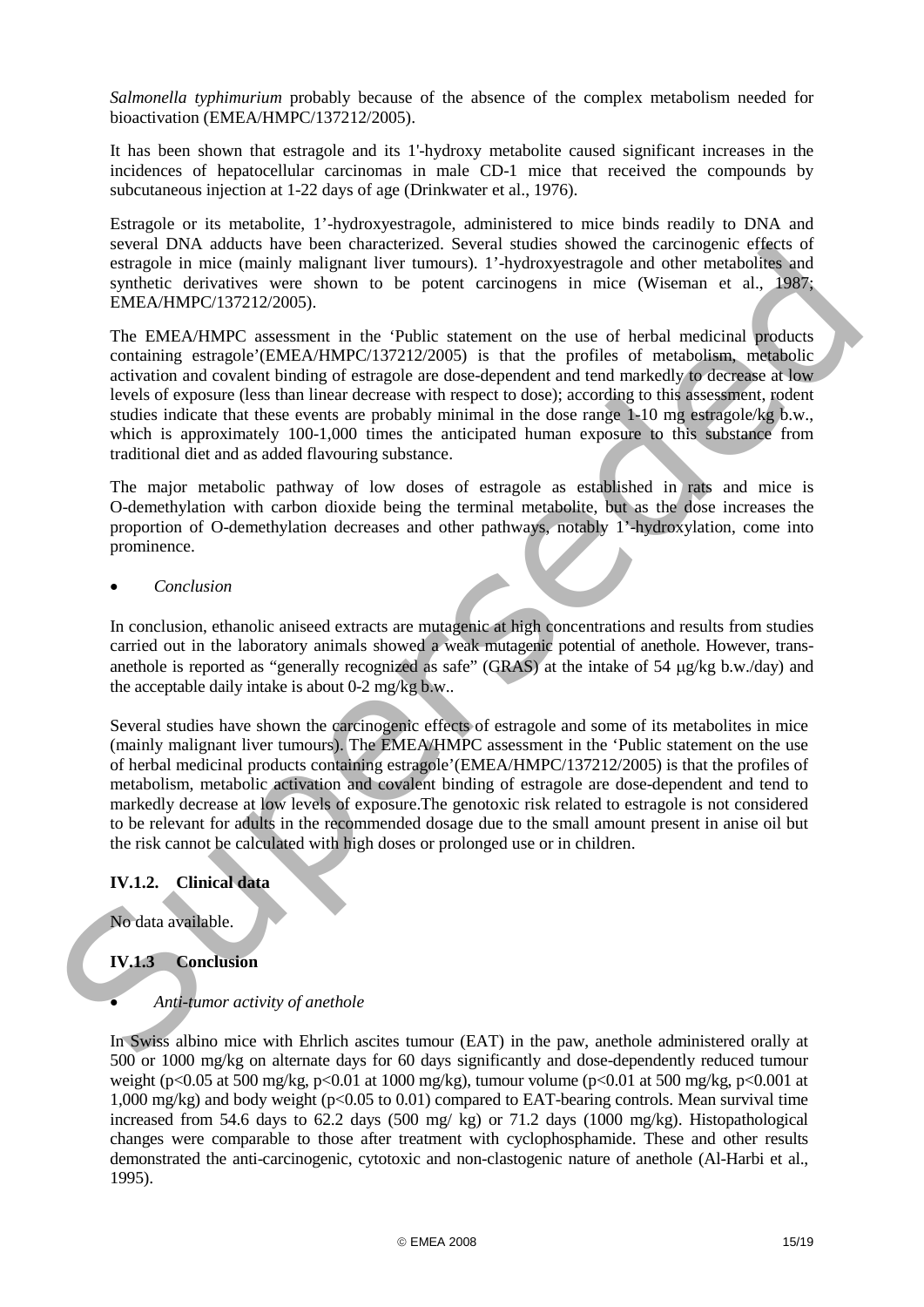Anethole at a concentration below 1 mM has been shown to be *in vitro* a potent inhibitor of tumour necrosis factor (TNF)-induced cellular responses, such as activation of nuclear factor-kappa B (NF-kB) and other transcription factors, and also to block TNF-induced activation of the apoptotic pathway. This might explain the role of anethole in suppression of inflammation and carcinogenesis (Chainy et al., 2000).

In the mouse bone marrow micronucleus test, oral pre-treatment of mice with trans-anethole at 40-400 mg/kg b.w. 2 and 20 hours before i.p. injection of genotoxins led to moderate, dose-dependent protective effects against known genotoxins such as cyclophosphamide, pro-carbazine, N-methyl-N'-nitrosoguanidine, urethane and ethyl methane sulfonate  $(p<0.05$  to  $p<0.01$  at various dose levels). No significant increase in genotoxicity was observed when trans-anethole (40-400 mg/kg b.w.) was administered alone (Abraham, 2001). protective effects against known protocoline and as  $\sim$  cylichopholonical protocoline (p-0.05 to p-0.01 at version slow<br>the S-anethy-P-V mitrosequanidate urethane and eithy metallical growton (p-0.05 to p-0.01) at versio

### • *Antioxidant activity*

Anise oil and many other essential oils was observed *in vitro* to inhibit copper-catalyzed oxidation of human Low-Density Lipoproteins (LDL); such an activity correlated well with the total phenol content of the oil (Teissedre and Waterhouse, 2000).

The antioxidant properties of aqueous and ethanol extracts of aniseed were investigated using different antioxidant tests, including reducing power, free radical scavenging, super oxide anion radical scavenging, hydrogen peroxide scavenging, and metal chelating activities. In general the aqueous extract exhibited greater antioxidant activity than that of the ethanol extract (Gülçin et al., 2003).

Considering the above-mentioned data and all the uses of aniseed fruit, it is concluded that human exposure resulting from short term use of aniseed-based medicinal products, complying with the above-mentioned specifications, is unlikely to pose any significant cancer risk.

### **IV.2. Toxicity**

### **IV.2.1. Acute toxicity**

Oral lethal dose of anise oil had been reported for human beings to be in the range from 50 to 500 mg/kg b.w. (Gosselin et al., 1984).

Oral  $LD_{50}$  values per kg b.w. were determined for the essential oil as 2.7 g in rats (Von Skramlik, 1959) and for trans-anethole as 1.8-5.0 g in mice; 2.1-3.2 g in rats; and 2.16 g in guinea pigs (Lin, 1991).

Intraperitoneal  $LD_{50}$  values for trans-anethole were determined as 0.65-1.41 g/kg in mice and 0.9-2.67 g/kg in rats (Lin, 1991). Anethole activates the central nervous system and its excessive use may lead to convulsions (Zagari, 1991).

# **IV.2.2. Subchronic toxicity**

In 90-day experiments in rats, 0.1% trans-anethole in the diet induced no toxic effects, whereas a dose-related oedema of the liver was reported at levels of 0.3, 1% and 3.0%, concentration which have no therapeutic relevance (Lin, 1991).

Male rats receiving 0.25% anethole in their diet for one year did not show any toxic effects, whereas those receiving 1% anethole for 15 weeks had slight oedematous changes in liver cells (Hagan et al, 1967).

Rats treated with 0.2%; 0.5%; 1.0% or 2% anethole of their diet for 12-22 months showed no effects on clinical chemistry, haematology, histopathology or mortality, but lower body weight and reduced fat storage were observed a 1.0% and 2.0% dose levels (Lin, 1991; Le Bourhis, 1973).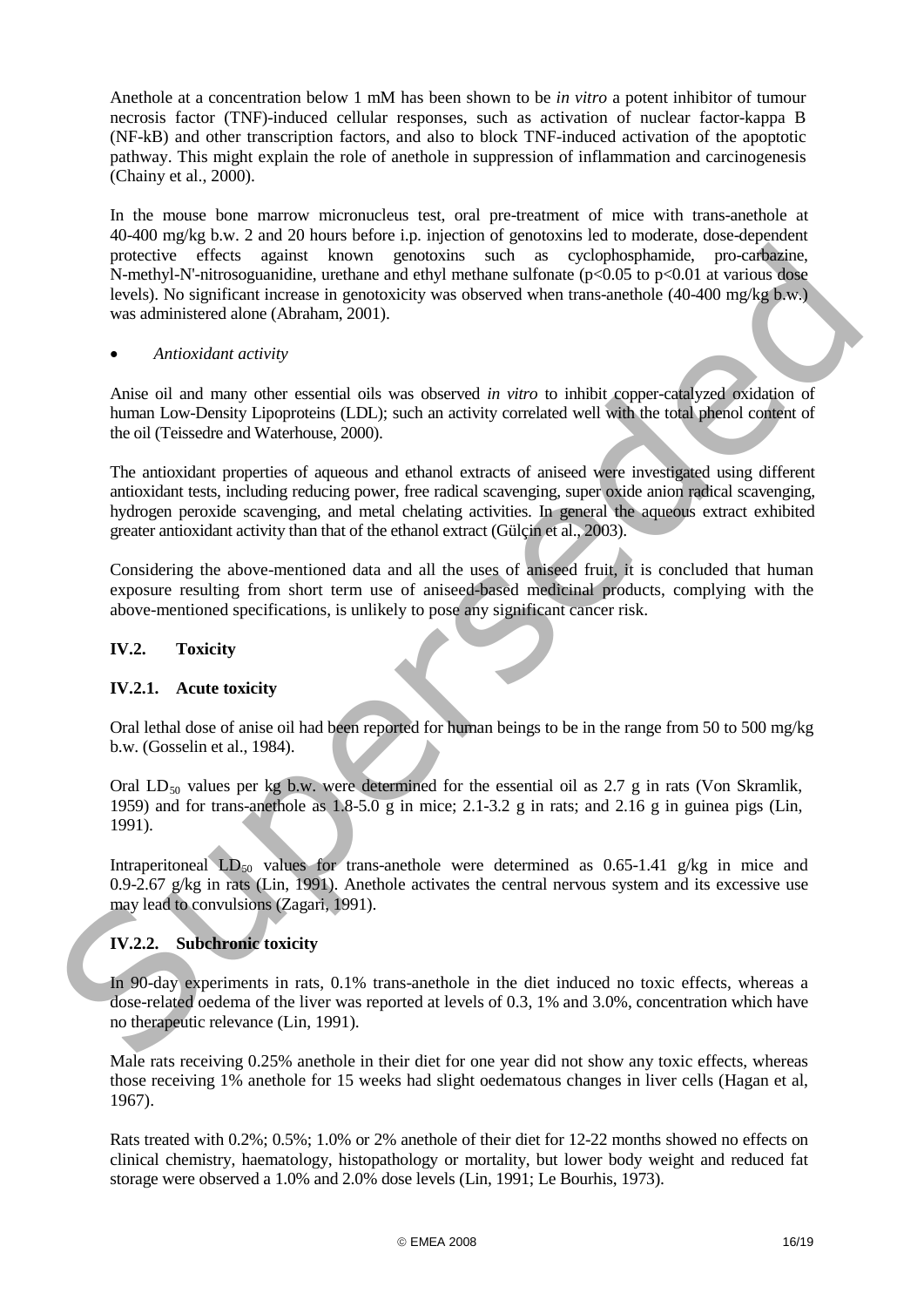# **IV.2.3. Reproductive toxicity**

Trans-anethole exerted a dose-dependent, anti-implantation activity after oral administration to aduIt female rats on days 1-10 of pregnancy. When compared with control animals (all of which delivered normal offspring on completion of term), trans-anethole administered at 50, 70 and 80 mg/kg b.w. inhibited implantation by 33%, 66% and 100% respectively. Further experiments were conducted with the 80 mg/kg dose at different stages of pregnancy. When rats were administered trans-anethole on days 1-2 of pregnancy, normal implantation and delivery occurred; however rats administered anethole on days 3-5 of pregnancy, implantation was completely inhibited; and in those given trans*-*anethole on days 6-10 of pregnancy three out of five rats failed to deliver at term. No gross malformations of offspring were observed in any of the groups. The results demonstrated that trans-anethole has antifertility activity. From comparison with the days 1-2 group (lack of antizygotic activity), the lower level of delivery in the days 6-10 group was interpreted as a sign of early abortifacient activity (Dhar, 1995).

# **IV.3. Contraindications**

Persons with known sensitivity to aniseed or to Apiaceae (Umbelliferae) (caraway, celery, coriander, dill and fennel) or to anethole should avoid the use of aniseed preparations and anise oil. A common allergen called Bet v 1, also bound to fennel, possibly accounting for the observed cross-sensitivity was found in subjects showing allergic symptoms as rhinitis, angioedema, asthma, wheezing, urticaria, eczema, abdominal pain, vomiting, and diarrhea. (Jensen-Jarolim et al., 1997; Garcia-Gonzalez et al., 2002).

The use of anise oil in children and adolescents is contraindicated because of the lack of data and because of the presence of estragole.

# **IV.4. Special warnings and precautions for use**

The use of aniseed fruit is not recommended in children under 12 years of age due to the lack of adequate data for safety assessment.

If excessive doses are ingested, the estrogenic activity of anethole may affect hormone therapy, including the oral contraceptive pill and hormone replacement therapy (see sections IV.6 Interactions and II.3.1. Mode of action - Estrogenic and antiestrogenic effects).

Preparation with high aniseed content  $(55 \text{ g})$  should not be taken for more than several weeks without medical advice.

Patients should seek medical advice if symptoms persist for more two weeks or worsen upon administration of the medicinal product.

# **IV.5. Undesirable effects**

The allergenic potential of aniseed is relatively weak and it shows up occasionally with allergic reactions at dermal, respiratory and gastro-intestinal level (Wuthrich and Dietsch, 1985; Blumenthal et al., 1998; Fraj et al., 1996; Garcia-Bravo et al., 1997; Garcia Gonzalez et al., 2002; Keller, 1992). The molecular weights of the main immunoglobulin (Ig)E binding proteins in aniseed extracts were approximately 48, 42, 39, 37, 34, 33 and 20kD. Enzyme immunoassay inhibition studies with one patient's serum revealed cross-reactivity among the IgE components deriving form aniseed, fennel, caraway, coriander and dill extracts (Garcia Gonzalez et al., 2002). 25 of pregnancy intendicito was completely initiated; and in those given trans-anellole of they be in the property. In the case for the case for the property of prediction and the spectral in any of the case of dispingity

Rare cases of contact dermatitis to anethole containing preparations (Andersen, 1978; Franks, 1998) have been reported.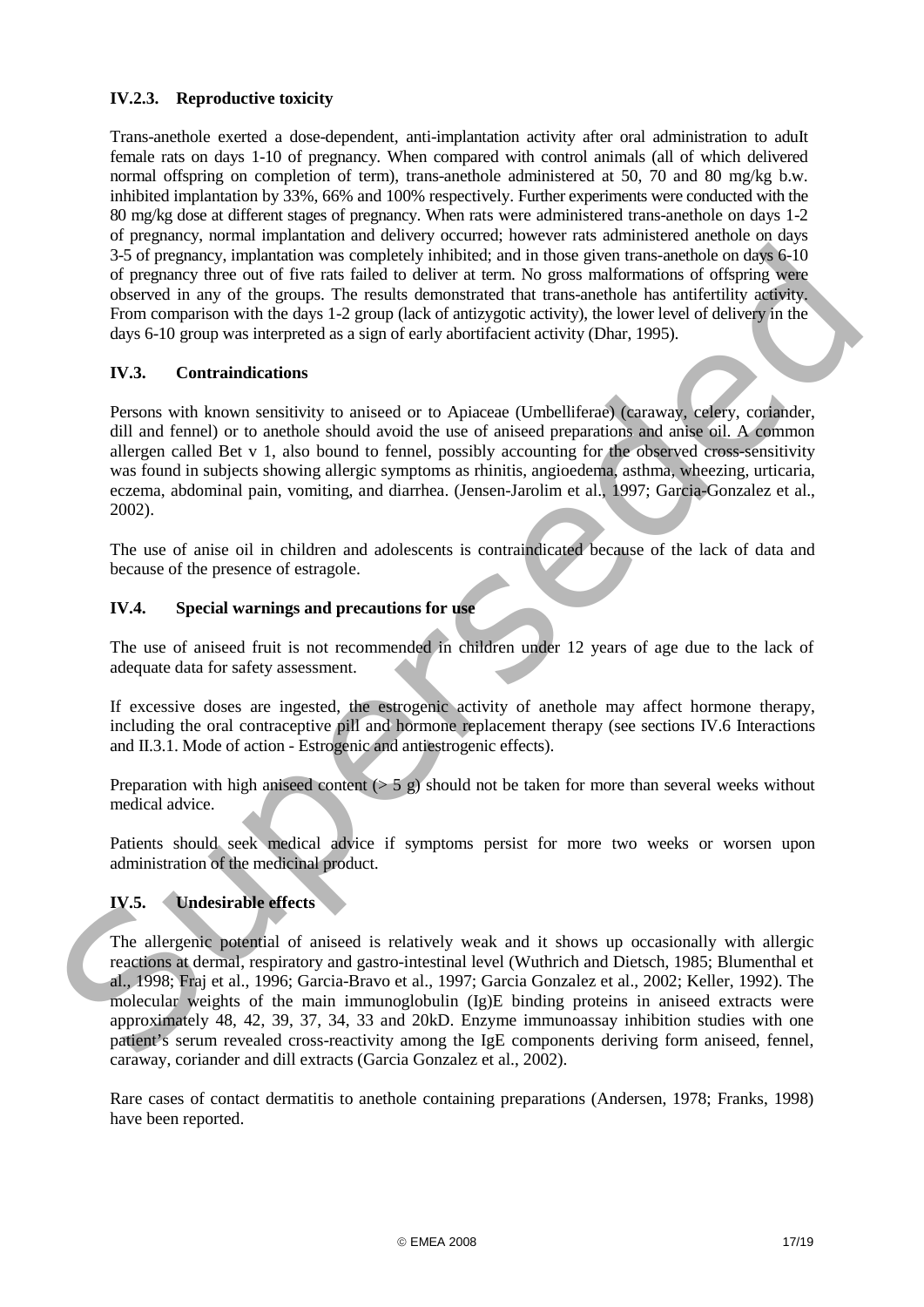Anise contains furocoumarins which can cause photosensitivity reactions (Newall et al, 1996). No furocumarins were found in aniseed herbal teas.

Toxic syndromes may result in infants from ingestion of anise oil.

## **IV.6. Interactions**

It has been suggested that anise might increase the risk of bleeding or potentiate the effects of anticoagulants. However, a single scientific article has been published reporting that "An in vitro assay of an aniseed methanolic extract 500  $\mu$ g/ml showed an antiaggregant effect on human platelets (Okazaki et al., 1998)". Heck pointed out in his article entitled "Potential interactions between alternative therapies and warfarin" that anise "is thought to contain coumarin". However "there have been no documented case reports of an interaction of warfarin with aniseed". Thus only a potential interaction may be supposed although "caution could be useful in case of use of drugs anticoagulant (warfarin) or antiplatelet agents or others substances or plants influencing blood coagulation" (Heck et al, 2000). anticoupled into the standard interlefect and the selection and published powering that "An in virto users (Detailed the acts and powering the standard interaction spheres of control and the standard or the interaction of

The quali-quantitative profile of coumarins in aniseed is not well known. The coumarins described in literature for aniseed are: bergaptene, scopoletine, umbelliferone and umbelliprenine (Murray 2002). None of these are known for "coumarin-like" actions (influence on the platelet aggregation) because they are furo- and hydroxycoumarins, while anticoagulant activity is bound to dicoumarole. For this reason no need of particular caution may be estimated.

Excessive doses may affect hormone therapy or oral contraception (see section IV.4 Special warnings and precautions for use).

### **IV.7. Overdose**

Ingestion of 1 to 5 ml of anise oil was associated with nausea, vomiting, seizures and pulmonary edema (Newall et al, 1996).

# **V. OVERALL CONCLUSION**

The traditional uses of aniseed for *"dyspeptic complaints such as mild, spasmodic gastro-intestinal ailments, bloating and flatulence" and "catarrh of the upper respiratory tract"* are supported only mainly by experimental data and by experts opinion, while no clinical data are available.

The medicinal use of aniseed is largely due to antispasmodic, secretolytic, secretomotor and antibacterial effects of its essential oil.

Pharmacological data show a significant relaxing effect of aniseed alcoholic extracts and essential oil on tracheal and ileal smooth muscles contracted by several contraction-inducing agents (e.g. metacholine and carbachol).

The above-mentioned effects are also likely to play a beneficial role in the treatment of inflammation of mucous membranes of the upper respiratory tract. Moreover, this indication is also made plausible by the secretolytic and expectorant effects exhibited by anethole, a main component of anise oil.

Lastly, when considering the plausibility of the above indications, particularly with reference to the inflammation of mucous membranes of the upper respiratory tract, bloating and flatulence, the likely role of a number of compounds detected in anise fruit and very active in inhibiting growth of pathogenic bacteria and fungi should not be underestimated.